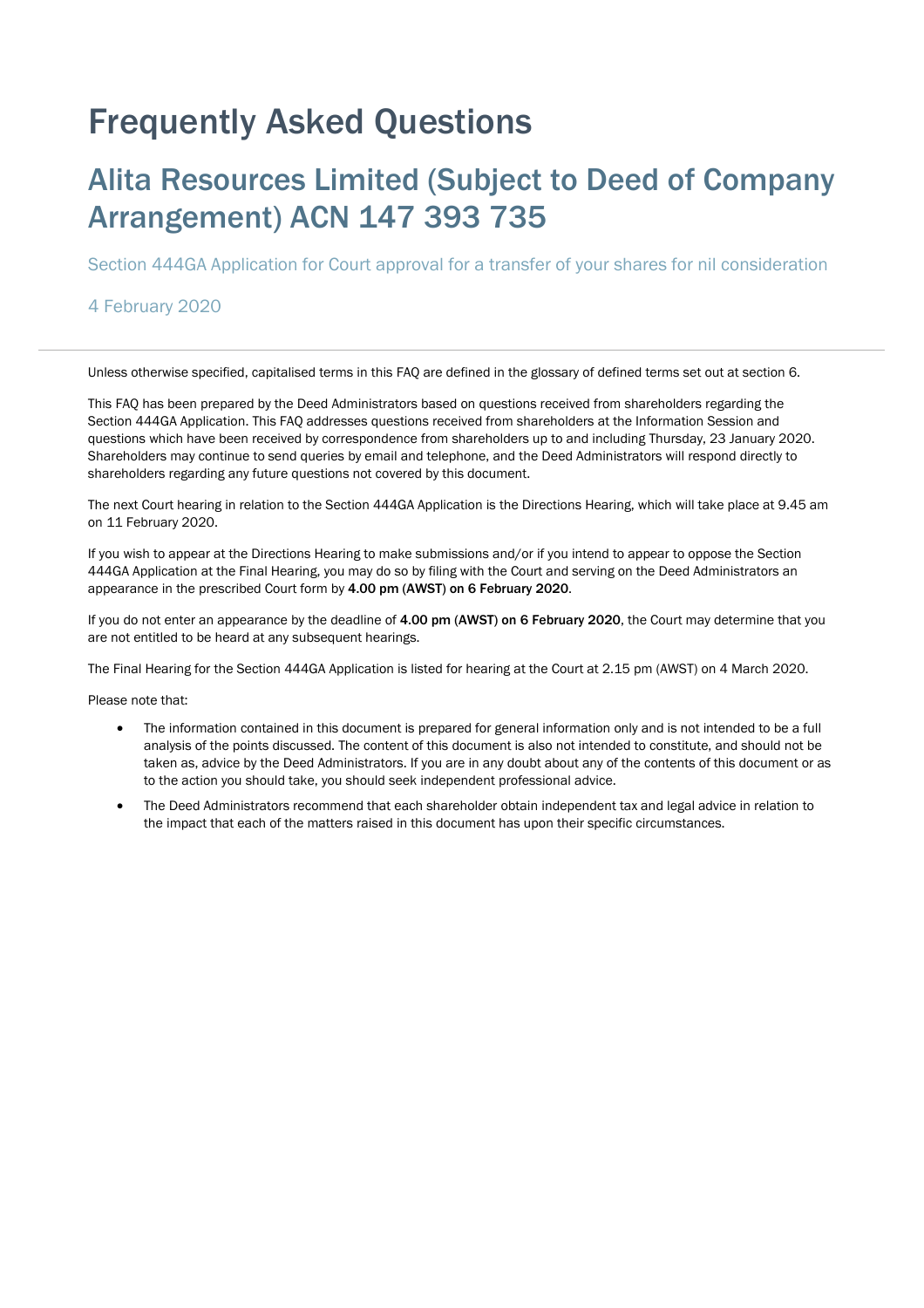## Table of Contents

| 1 |                                                                                                                                                                                                                                  |  |
|---|----------------------------------------------------------------------------------------------------------------------------------------------------------------------------------------------------------------------------------|--|
|   |                                                                                                                                                                                                                                  |  |
|   |                                                                                                                                                                                                                                  |  |
|   | 1.3 If the Section 444GA Application is approved by the Court will shareholders be able to pursue a class                                                                                                                        |  |
|   |                                                                                                                                                                                                                                  |  |
|   |                                                                                                                                                                                                                                  |  |
|   | 1.6 Has adequate time to prepare a case been given to those seeking to object/have the matter deferred?5                                                                                                                         |  |
|   |                                                                                                                                                                                                                                  |  |
|   |                                                                                                                                                                                                                                  |  |
|   | 1.9 Does this mean I've lost all my money? Is there an avenue for shareholders to get their money back? 6                                                                                                                        |  |
|   | Is there any way for shareholders to have representation if they themselves will not be in Perth? 6<br>1.10                                                                                                                      |  |
|   |                                                                                                                                                                                                                                  |  |
| 2 |                                                                                                                                                                                                                                  |  |
|   | 2.1 Why is there a difference between the SRK valuation for the 2018 merger and SRK's most recent valuation?.7                                                                                                                   |  |
|   | 2.2 How was the Company determined to be worth zero (despite its ownership of the Bald Hill Project and other                                                                                                                    |  |
|   | Deloitte Response #1 - specifically in response to a statement from a shareholder who contends that "the Alita<br>shares are of positive value" for a number of reasons "centering [sic] on prices of lithium, which Alita mines |  |
|   | Deloitte Response #2 - specifically in response to the following shareholder query: "please explain how an asset                                                                                                                 |  |
|   | A40 was trading with a market cap of \$250M+ earlier in 2019 when lithium sentiment and pricing was not                                                                                                                          |  |
|   |                                                                                                                                                                                                                                  |  |
|   | The market valued A40 prior to suspension (market cap) at $\sim$ \$120M, including the debt implies a value of A40's<br>assets by the market of ~\$160M. How do the VA accept the large difference in valuation from the market  |  |
|   | 2.3 How was the value of Bald Hill Project determined and why is it different to the asset position and positive                                                                                                                 |  |
|   | Deloitte Response - specifically to the following shareholder statement: "The valuation methodology seems<br>designed to minimize the price of the assets by valuing them to current market conditions for Lithium. Merely       |  |
|   |                                                                                                                                                                                                                                  |  |
|   |                                                                                                                                                                                                                                  |  |
|   | 2.5 How was the Kidman/Wesfarmers Earl Grey transaction taken into account in the valuation? 10                                                                                                                                  |  |
|   | SRK Response - specifically to a shareholder query around whether the Kidman transaction was properly                                                                                                                            |  |
|   |                                                                                                                                                                                                                                  |  |
|   |                                                                                                                                                                                                                                  |  |
|   | 2.8 If the Company is worthless, why did major stakeholders invest further into the Company in mid-2019? 11                                                                                                                      |  |
|   | 2.9 If the Company is worthless, why did it have a market capitalisation of c. \$120 million at the date of last trade?<br>11                                                                                                    |  |
|   | 2.10                                                                                                                                                                                                                             |  |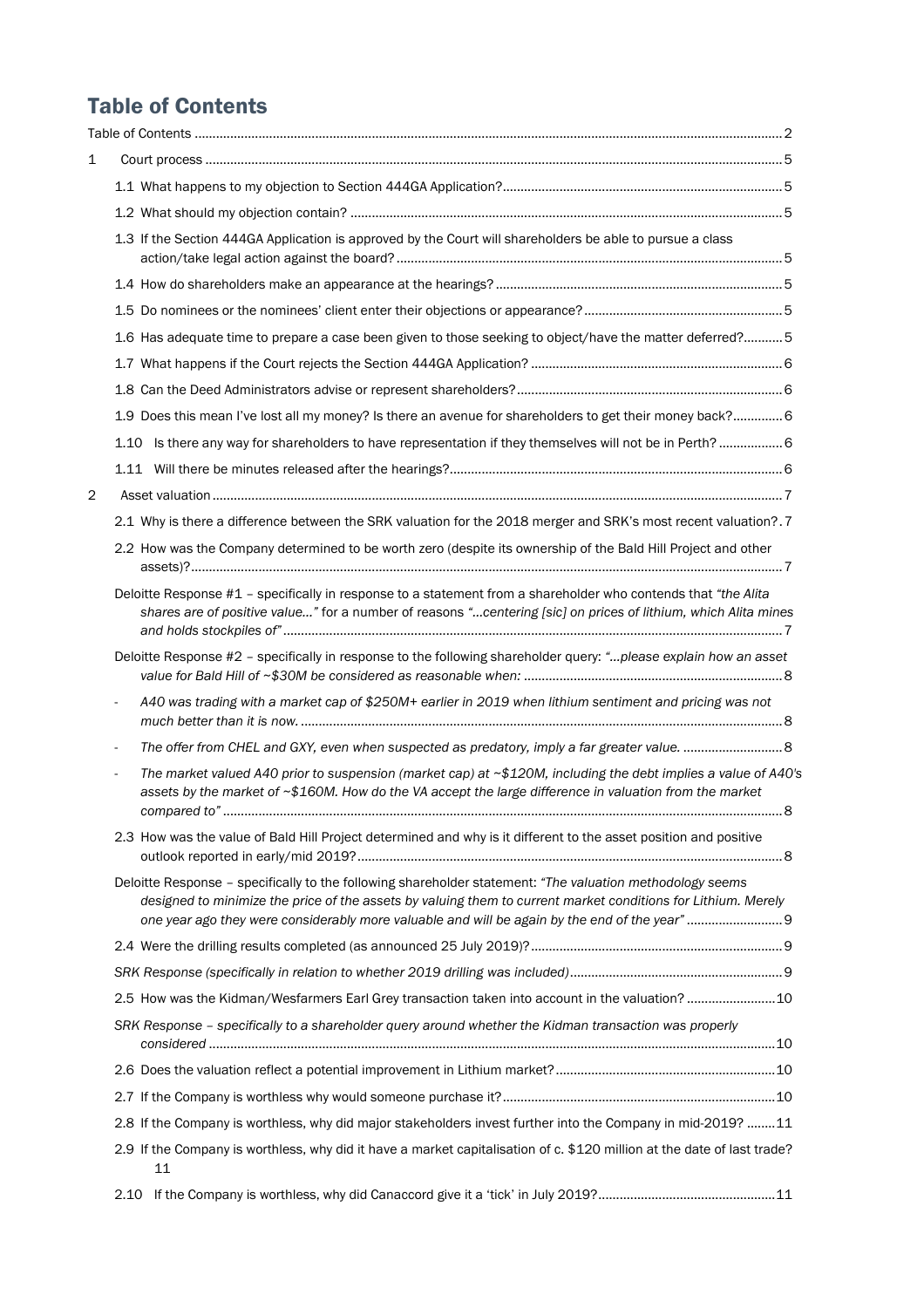| 2.11 How come only one expert report was used? Should there be more expert reports used to eliminate chances                                                                                                                          |  |
|---------------------------------------------------------------------------------------------------------------------------------------------------------------------------------------------------------------------------------------|--|
|                                                                                                                                                                                                                                       |  |
| 2.13                                                                                                                                                                                                                                  |  |
| 2.14 Where does the known production cost for the Bald Hill Project (when it was operating) fall on a 'cost of<br>production curve' showing other Australian and global producers of lithium (especially as spodumene with >6%        |  |
| 2.15 Was geological mapping carried out during mining of Bald Hill and how did this information reconcile with 3D                                                                                                                     |  |
| 2.16 Are there appropriate metallurgical and geometallurgical studies or reports that compare the quality and value<br>of Bald Hill Project mineralisation to other mines and developing deposits? Do such reports indicate a quality |  |
| 2.17 Is there further information about the deficiencies of the September 2018 resource model? Why are the<br>assumed parameters and the estimated tonnes and grades not provided for the information of the                          |  |
| 2.18 Is there further detail about the assumptions in the 2019 - 2027 Tribeca LOM model? Why has the life of                                                                                                                          |  |
| 2.19 How do the predicted and reconciled grades relate to the actual product specification sold (which is +1 mm<br>sized spodumene with grade >6% Li2O, total iron <8% and moisture <8%, i.e. meeting chemical grade                  |  |
| 2.20 What is the basis for the assumed 1.5% moisture content of stockpiles used to convert wet metric tonnes to                                                                                                                       |  |
| 2.21 What was the process of blending used at Nagrom to overcome the tantalite stockpile there being below<br>specification? After blending was it saleable? How much above specification material is required to make it             |  |
|                                                                                                                                                                                                                                       |  |
| 2.23 Were drones used to map the stockpiles and mined out pit and what error do they indicate in the estimates of                                                                                                                     |  |
| 2.24 What are the Li2O grades of the spodumene stockpiles at the mine, Esperance port and Chinese (Zhenjiang)                                                                                                                         |  |
| 2.25 Has 'restart value' in the context of SRK's summary of costs and estimation of costs been correctly<br>considered in the DCF analysis by Deloitte where a total Capex over the life of mine of only \$3.0 M is noted,            |  |
| 2.26 There is mention of an application to forfeit tenements made by CCS Equipment Pty Ltd. What was the                                                                                                                              |  |
| З                                                                                                                                                                                                                                     |  |
| 3.1 What other alternatives to the CHEL/Liatam DoCA were available and why weren't they chosen/could another                                                                                                                          |  |
| 3.2 What assets are being realised for the benefit of creditors and what assets are staying with the Company as part                                                                                                                  |  |
| 3.3 Why was an equity raise not pursued by the Administrators/why have shareholders not had the opportunity to                                                                                                                        |  |
|                                                                                                                                                                                                                                       |  |
|                                                                                                                                                                                                                                       |  |
|                                                                                                                                                                                                                                       |  |
| 3.7 Was there transparency with shareholders with regards to the CHEL/Liatam DoCA when it was proposed?17                                                                                                                             |  |
| 3.8 Why wasn't a longer convening period requested to allow interested parties to conduct longer due diligence                                                                                                                        |  |
|                                                                                                                                                                                                                                       |  |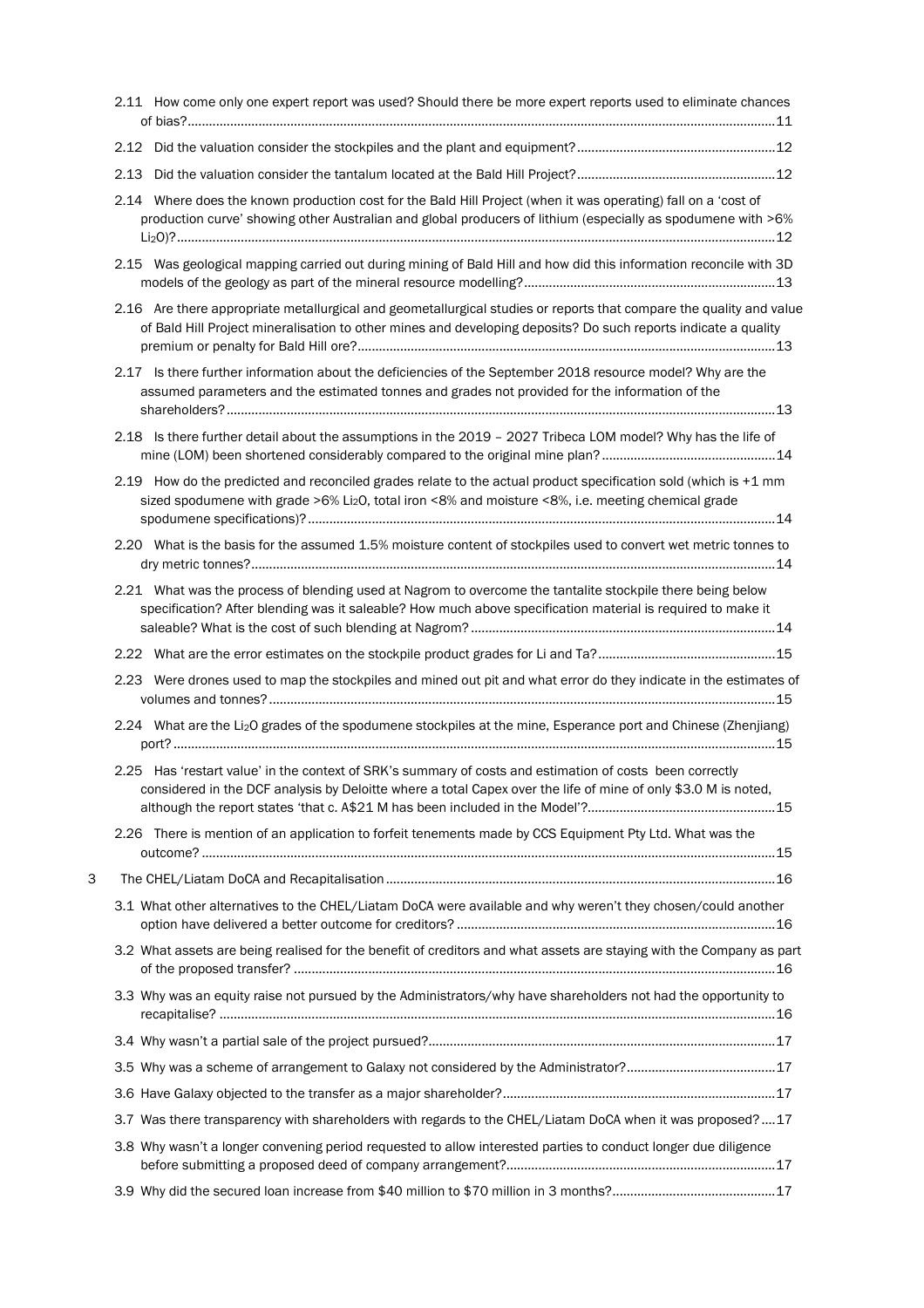|   | 3.13 Was there collusion between Jiangte, Alita board and management and the Proponent to "steal" the                                                                                                                                                                                                                                                                                                                                                                                                                                                                                                                                                                                                                                                                  |  |
|---|------------------------------------------------------------------------------------------------------------------------------------------------------------------------------------------------------------------------------------------------------------------------------------------------------------------------------------------------------------------------------------------------------------------------------------------------------------------------------------------------------------------------------------------------------------------------------------------------------------------------------------------------------------------------------------------------------------------------------------------------------------------------|--|
|   |                                                                                                                                                                                                                                                                                                                                                                                                                                                                                                                                                                                                                                                                                                                                                                        |  |
|   | 3.15 Are there any FIRB considerations or legal issues regarding the Company being sold to a Chinese company?18                                                                                                                                                                                                                                                                                                                                                                                                                                                                                                                                                                                                                                                        |  |
|   | 3.16                                                                                                                                                                                                                                                                                                                                                                                                                                                                                                                                                                                                                                                                                                                                                                   |  |
|   | 3.17 What is CHEL's relationship to Galaxy and Cowan Lithium? Was the transfer of assets from Galaxy to CHEL                                                                                                                                                                                                                                                                                                                                                                                                                                                                                                                                                                                                                                                           |  |
|   | 3.18 What is the relationship between past parties and current control of Cowan Lithium Limited and is there any                                                                                                                                                                                                                                                                                                                                                                                                                                                                                                                                                                                                                                                       |  |
|   | 3.19 The reasons for the insolvency of the Group are set out in the Section 439A Report. The Group owns 11.3% of<br>Cowan Lithium. Who are the other substantial/major/controlling shareholders of Cowan Lithium? Do<br>shareholders of Cowan Lithium include previous directors/key management of the Company/the Group; or<br>entities related to/owned by previous directors/key management of the Company/the Group and Cowan<br>Lithium? What guarantee is there that the beneficiaries of the DoCA will not sell the Company's assets (the<br>tenements with a Probable Mineral Resource, other tenements, and the process plant) to Cowan Lithium, who<br>may then be able to receive a financial benefit? What safeguards/agreements have been put in place?19 |  |
|   |                                                                                                                                                                                                                                                                                                                                                                                                                                                                                                                                                                                                                                                                                                                                                                        |  |
|   |                                                                                                                                                                                                                                                                                                                                                                                                                                                                                                                                                                                                                                                                                                                                                                        |  |
|   | 3.22                                                                                                                                                                                                                                                                                                                                                                                                                                                                                                                                                                                                                                                                                                                                                                   |  |
|   | 3.23                                                                                                                                                                                                                                                                                                                                                                                                                                                                                                                                                                                                                                                                                                                                                                   |  |
| 4 |                                                                                                                                                                                                                                                                                                                                                                                                                                                                                                                                                                                                                                                                                                                                                                        |  |
|   |                                                                                                                                                                                                                                                                                                                                                                                                                                                                                                                                                                                                                                                                                                                                                                        |  |
|   | 4.2 Is there evidence of non-disclosure, late disclosure and/or inaccurate disclosure of material events which led to                                                                                                                                                                                                                                                                                                                                                                                                                                                                                                                                                                                                                                                  |  |
|   | 4.3 Is there evidence of non-disclosure, late disclosure and/or inaccurate disclosure of the state of affairs in the                                                                                                                                                                                                                                                                                                                                                                                                                                                                                                                                                                                                                                                   |  |
|   | 4.4 Is there evidence of negligence in the preparation of the Offtake Agreements or other contracts?21                                                                                                                                                                                                                                                                                                                                                                                                                                                                                                                                                                                                                                                                 |  |
|   | 4.5 How do the Administrators get paid? (queries relating to the Administrators fees being too high)21                                                                                                                                                                                                                                                                                                                                                                                                                                                                                                                                                                                                                                                                 |  |
|   |                                                                                                                                                                                                                                                                                                                                                                                                                                                                                                                                                                                                                                                                                                                                                                        |  |
|   |                                                                                                                                                                                                                                                                                                                                                                                                                                                                                                                                                                                                                                                                                                                                                                        |  |
|   | 4.8 Have the Administrators/Deed Administrators protected/acted in the interests of shareholders?21                                                                                                                                                                                                                                                                                                                                                                                                                                                                                                                                                                                                                                                                    |  |
|   |                                                                                                                                                                                                                                                                                                                                                                                                                                                                                                                                                                                                                                                                                                                                                                        |  |
|   | 4.10 How did the insolvency of the Group arise, who was involved in the decision making, who was responsible and                                                                                                                                                                                                                                                                                                                                                                                                                                                                                                                                                                                                                                                       |  |
| 5 |                                                                                                                                                                                                                                                                                                                                                                                                                                                                                                                                                                                                                                                                                                                                                                        |  |
|   |                                                                                                                                                                                                                                                                                                                                                                                                                                                                                                                                                                                                                                                                                                                                                                        |  |
|   | 5.2 Does ASIC know about the potential wrong-doing by directors as identified in the Administrators' report? Does it                                                                                                                                                                                                                                                                                                                                                                                                                                                                                                                                                                                                                                                   |  |
|   | 5.3 Can/will further action be taken against the board by the Administrators/shareholders/ASIC? 23                                                                                                                                                                                                                                                                                                                                                                                                                                                                                                                                                                                                                                                                     |  |
|   |                                                                                                                                                                                                                                                                                                                                                                                                                                                                                                                                                                                                                                                                                                                                                                        |  |
|   |                                                                                                                                                                                                                                                                                                                                                                                                                                                                                                                                                                                                                                                                                                                                                                        |  |
| 6 |                                                                                                                                                                                                                                                                                                                                                                                                                                                                                                                                                                                                                                                                                                                                                                        |  |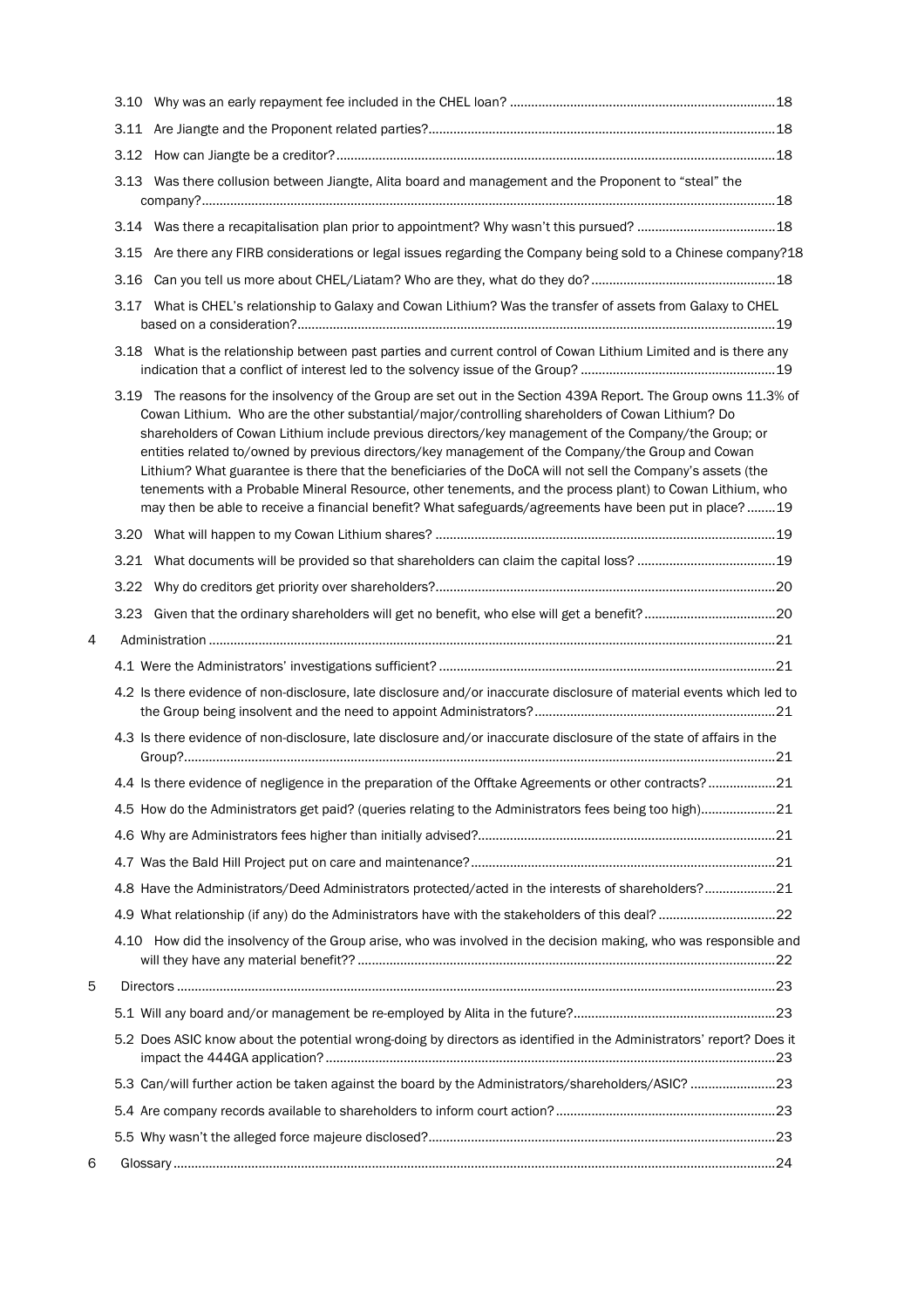## 1 Court process

## 1.1 What happens to my objection to Section 444GA Application?

- If you do not wish to appear in Court, but have concerns or objections in relation to the Section 444GA Application, you have the right to provide the Deed Administrators with your views.
- The Deed Administrators will notify the Court of any submissions they receive from shareholders or nominees.
- If you wish the Deed Administrators to provide your views to the Court in this manner, please do so in writing by emailing alita@kordamentha.com no later than 5 business days before the Final Hearing (i.e. by no later than 24 February 2020) so that the Deed Administrators have time to notify the Court.

#### 1.2 What should my objection contain?

- Your submissions should include details of the substantive basis for your concerns or objections.
- We recommend you seek independent legal advice regarding your objection.

### 1.3 If the Section 444GA Application is approved by the Court will shareholders be able to pursue a class action/take legal action against the board?

- Any claims you have against the Company in your capacity as a shareholder will be extinguished by the CHEL/Liatam DoCA upon effectuation of the CHEL/Liatam DoCA.
- This will not affect any claims you may have against third parties, including the former directors.
- We recommend that you seek independent legal advice regarding your rights as a shareholder.

#### 1.4 How do shareholders make an appearance at the hearings?

- Shareholders or their legal representatives must submit an appearance directly to the Court on or before 4.00 pm (AWST) on 6 February 2020.
- Should you wish to file a formal notice of appearance, please refer to section 7.2 of the Explanatory Statement regarding the filing of appearances, noting that the deadline for filing an appearance has been extended to 6 February 2020.
- We recommend you seek independent legal advice for further advice regarding your rights as a shareholder.
- If you do not enter an appearance by the deadline of 6 February 2020, the Court may determine that you are not entitled to be heard at any subsequent hearings.

#### 1.5 Do nominees or the nominees' client enter their objections or appearance?

- Section 444GA(2) of the Act provides that only members or creditors of a company, any other interested person or ASIC are entitled to be heard in an application for orders pursuant to section 444GA(1). A member of a company is defined in section 231 of the Act.
- The Deed Administrators would not oppose an application for leave to appear brought by a beneficial shareholder who is not a member, to appear as an interested person.
- The Deed Administrators will notify the Court of any submissions they receive from shareholders or nominees.
- If you wish the Deed Administrators to provide your views to the Court in this manner, please do so in writing by emailing alita@kordamentha.com no later than 5 business days before the Final Hearing (i.e. by no later than 24 February 2020) so that the Deed Administrators have time to notify the Court.
- Nominees and beneficial shareholders should seek independent legal advice regarding entering an appearance.

#### 1.6 Has adequate time to prepare a case been given to those seeking to object/have the matter deferred?

- The Deed Administrators consider that parties seeking to object and appear have been granted sufficient time to do so.
- The Section 444GA Application was commenced on 18 December 2019 and orders were made by the Court on 19 December 2019 requiring (amongst other things) that any shareholders who wished to file an appearance should do so by 29 January 2020 and for the final hearing to be listed as soon as possible after 7 February 2020.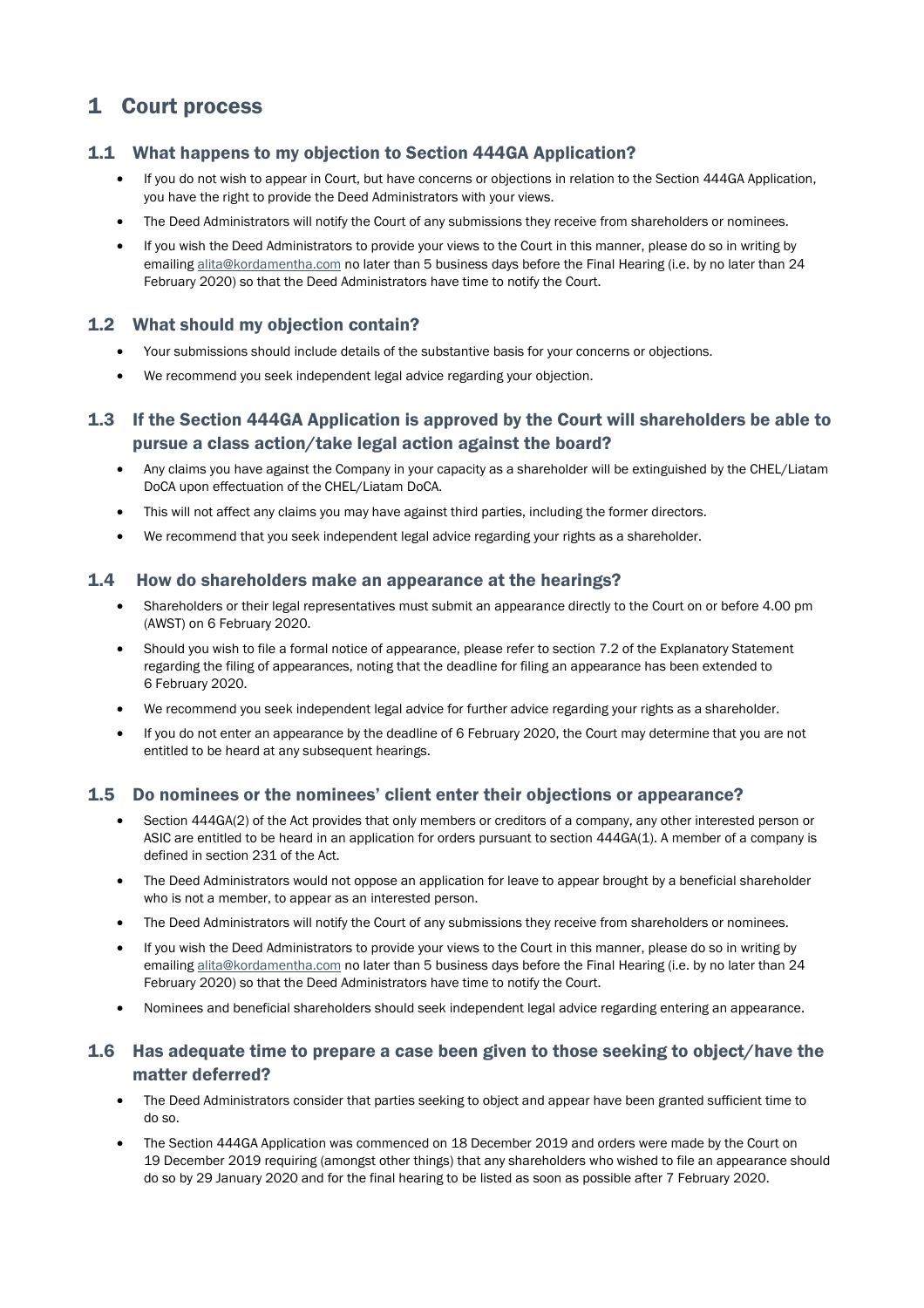- We sought and were granted an extension for shareholders to file an appearance to 4.00 pm (AWST) on 6 February 2020.
- We also sought and were granted an extension by the Court for the final hearing date to 2.15 pm (AWST) on 4 March 2020.

#### 1.7 What happens if the Court rejects the Section 444GA Application?

- As set out in section 7.7 of the Expert Report:
	- − If the Section 444GA Application is not successful, the Proponent may, within 21 days, appeal the Court's decision or may give written notice to the Deed Administrators that it wishes instead to enter into an Alternate Transaction.
	- − Should the Proponent elect not to appeal or put forward an Alternate Transaction or should an appeal fail, then the CHEL/Liatam DoCA will terminate and Alita will be placed into liquidation with the Deed Administrators becoming the liquidators of Alita to complete the winding up process.
	- − As outlined in the Expert Report there would be no return to shareholders in a winding up of Alita.

#### 1.8 Can the Deed Administrators advise or represent shareholders?

- The Deed Administrators cannot advise or represent shareholders. Likewise, the Deed Administrators' solicitors, King & Wood Mallesons, cannot advise or represent shareholders.
- We recommend that all shareholders should seek independent legal advice regarding your rights as a shareholder.

### 1.9 Does this mean I've lost all my money? Is there an avenue for shareholders to get their money back?

- In accordance with the priorities afforded to creditors by the Act, there is no return to shareholders until creditors are repaid in full.
- As a shortfall is expected to be experienced by creditors, shareholders will receive no distribution.
- Shareholders should seek their own independent legal advice as to their rights.

## 1.10 Is there any way for shareholders to have representation if they themselves will not be in Perth?

- Shareholders can engage legal advisors to represent them and appear on their behalf at the Court hearings.
- Refer to 1.4 above for information about entering an appearance.

#### 1.11 Will there be minutes released after the hearings?

- The Deed Administrators will request a transcript of all hearings related to the Section 444GA Application, which will be provided to shareholders upon request.
- The Deed Administrators will upload any orders made by the Court to the Deed Administrators' website (www.kordamentha.com/creditors) as soon as they are available after any Court hearing.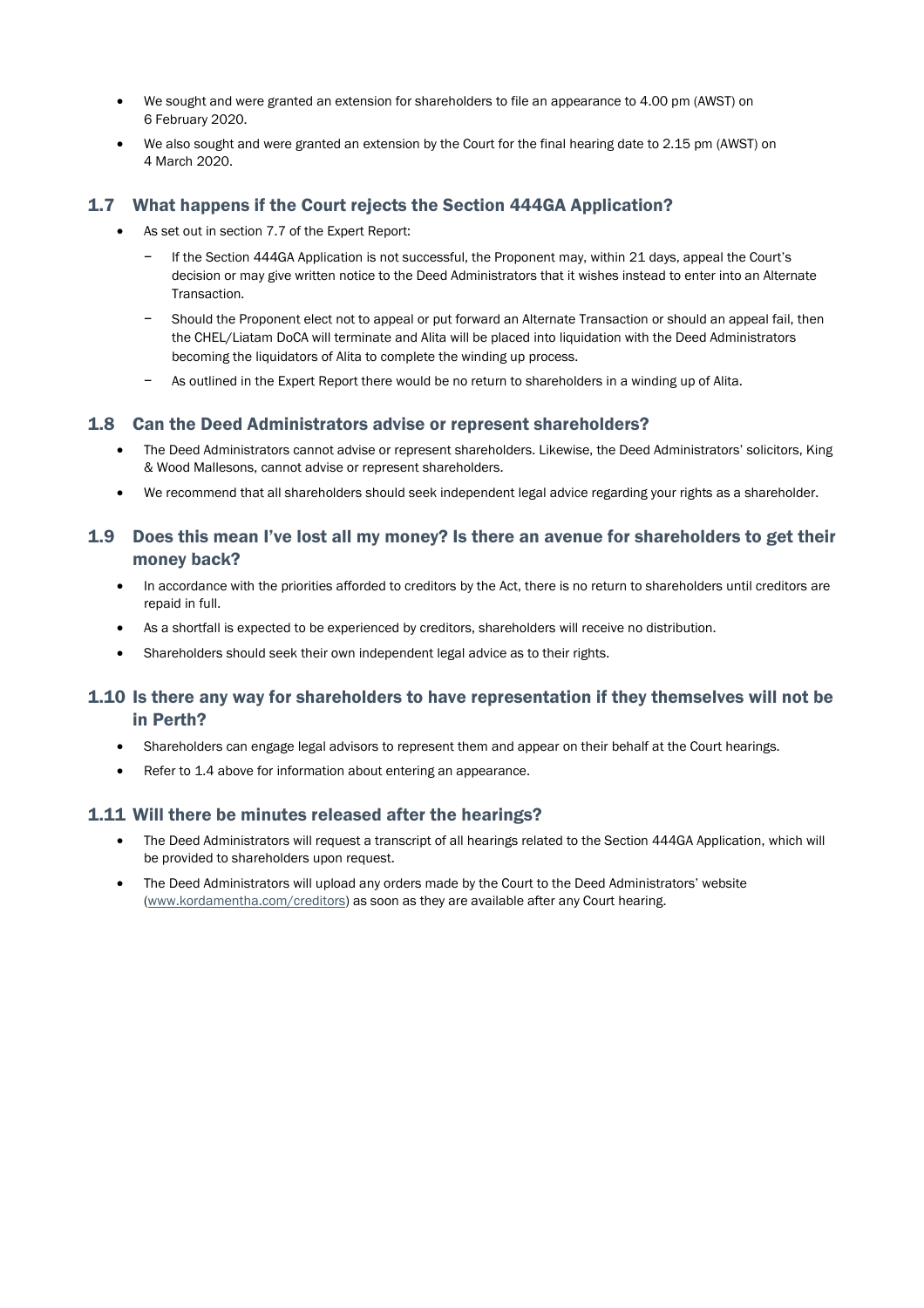## 2 Asset valuation

## 2.1 Why is there a difference between the SRK valuation for the 2018 merger and SRK's most recent valuation?

• Please refer to the letter from SRK dated 4 February 2020, which summarises the differences between SRK's two reports.

## 2.2 How was the Company determined to be worth zero (despite its ownership of the Bald Hill Project and other assets)?

- As detailed in Section 9.1 of the Expert Report, Deloitte and SRK were engaged to provide a valuation of Alita's material assets, being the Bald Hill Project and the stockpiles (spodumene and tantalum). The Independent Valuation Report regarding the value of Alita's assets dated 17 December 2019 can be found as Appendix 7 to the Expert Report.
- The Deed Administrators then aggregated the valuation of assets performed by Deloitte (with the assistance of SRK) with the work the Administrators undertook in their normal course. This included the Administrators valuing cash and other immaterial assets (such as debtors) and then comparing the aggregate value of the total assets of Alita to the liabilities of Alita as at the date of appointment and as obtained by the Deed Administrators from the books and records of Alita and from proofs of debts lodged by certain creditors.
- In accordance with the standard accounting formula that equity = assets less liabilities, by taking the total value of the assets and deducting the outstanding liabilities, the equity is negative/nil value.
- The balance of the answer to this question (shown below) has been provided by Deloitte, who prepared the Independent Valuation Report valuing the assets of Alita.

## Deloitte Response #1 – specifically in response to a statement from a shareholder who contends that *"the Alita shares are of positive value…"* for a number of reasons *"…centering [sic] on prices of lithium, which Alita mines and holds stockpiles of"*

*"It is important to note that we have not prepared a valuation of Alita's shares. The scope of our work was to prepare a report expressing our opinion on the fair market value of certain of Alita's assets.* 

*As described in Section 4.3 of our Report, our initial preferred valuation approach for the Bald Hill Project was to perform a Discounted Cash Flow ('DCF') valuation based on the Bald Hill Financial Model provided by the Management of Alita (Management). This methodology discounts projected cash flows of the ore reserves of the project and*  therefore implicitly considers future market expectations such as those detailed in queries received (demand surge and increase in price of lithium, trends also point the way for commodities to have a better outlook in 2020).

For example, in selecting our preferred forecast lithium and tantalum price assumptions used in our DCF analysis, we *had regard to the following:* 

- *spot lithium and tantalum prices*
- *broker forecast lithium and tantalum price estimates*
- *other publicly available industry estimates and commentary.*

*The outcome of the DCF methodology depends not only on future market factors that drive lithium and tantalum prices, but also on the expected future costs of extracting and processing the ore. We relied on SRK to provide advice on the appropriate cost assumptions to include in the DCF, based on their assessment of the mining operation.* 

*The DCF valuation on this basis using our preferred economic assumptions and SRK's advice on cost and other*  technical mining assumptions, yielded a negative value for the ore reserves of the project. We therefore modified our *approach and extended the resource multiple approach to cover the ore reserves as well as the residual resources. Refer to Appendix E of our Report for details of our DCF analysis and forecast economic assumptions.* 

*In addition, in Section 5.1.1. of our Report we considered various factors to assess whether any potential real option value may exist for the Bald Hill Project above our valuation range. Our conclusion was that this was not likely.* 

*The residual resources and the exploration assets were valued by SRK using market based (multiples) and cost-based valuation approaches, which are common approaches for such assets."*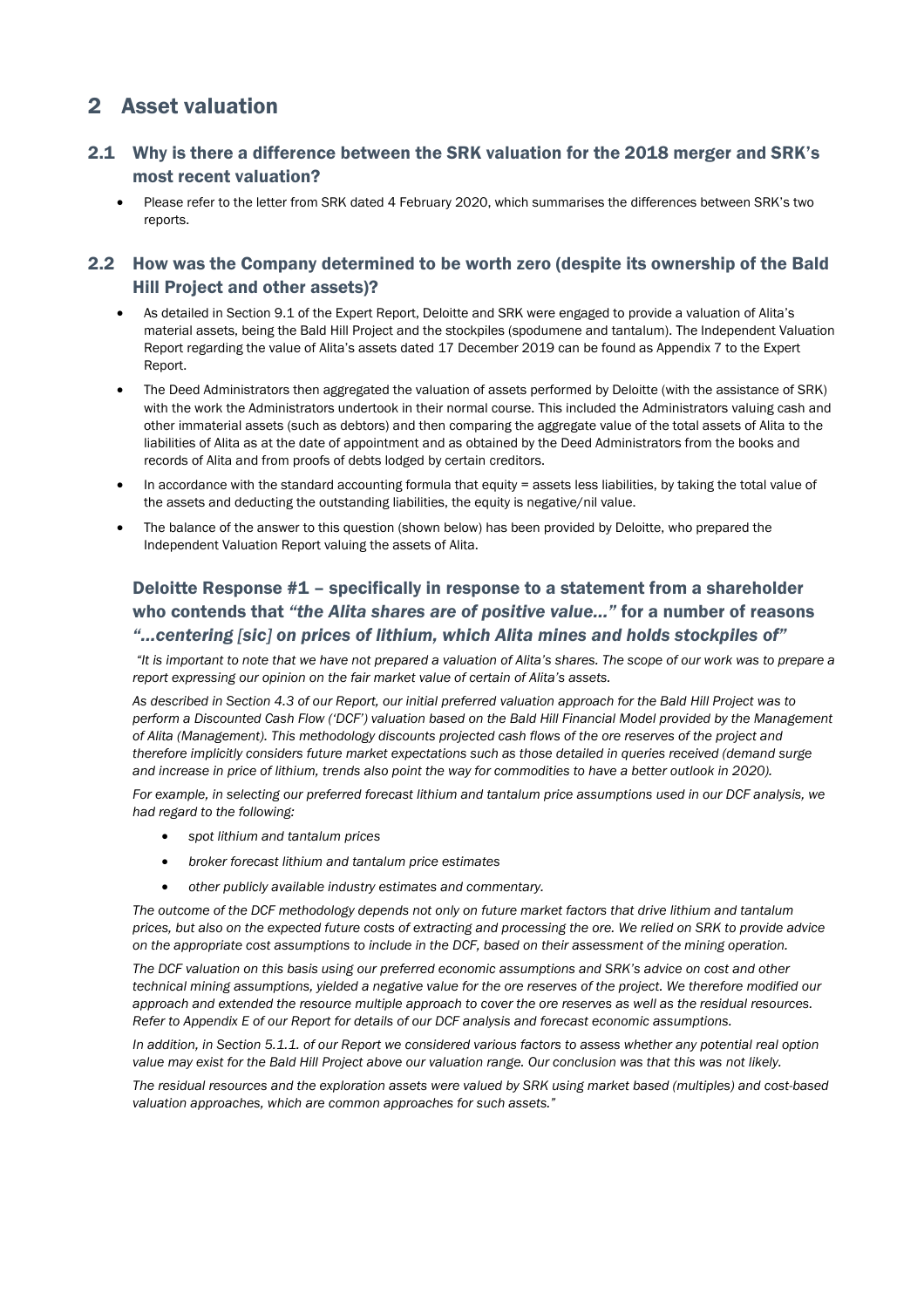Deloitte Response #2 – specifically in response to the following shareholder query: *"…please explain how an asset value for Bald Hill of ~\$30M be considered as reasonable when:* 

- *A40 was trading with a market cap of \$250M+ earlier in 2019 when lithium sentiment and pricing was not much better than it is now.*
- The offer from CHEL and GXY, even when suspected as predatory, imply a far *greater value.*
- *The market valued A40 prior to suspension (market cap) at ~\$120M, including the debt implies a value of A40's assets by the market of ~\$160M. How do the VA accept the large difference in valuation from the market compared to"*

"*Market capitalisation is a measure of the value of equity. We have not prepared a valuation of Alita's equity. The*  scope of our work was to prepare a report expressing our opinion on the fair market value of certain of the assets of *Alita.* 

*The prior trading price of Alita is not considered a relevant benchmark of value for the underlying assets given this*  trading occurred before the company was placed in administration and the Bald Hill Project was placed on care and *maintenance. These actions fundamentally changed the company and its operations. Our analysis therefore appropriately did not include consideration of the prior market capitalisation of Alita.* 

*Given the negative DCF value, we considered the resource multiple approach to be the most appropriate in the circumstances. This approach explicitly considers recent transactions and makes appropriate adjustments for differences in asset quality. SRK has detailed these considerations and adjustments in their report."* 

## 2.3 How was the value of Bald Hill Project determined and why is it different to the asset position and positive outlook reported in early/mid 2019?

- Detailed in Section 9 of the Expert Report is a discussion around the valuation of the Company's assets. It was concluded the valuation of the Company's total assets to be between \$43.24 million to \$69.61 million. The valuation methodologies used to arrive at this range are discussed at Section 9.1 of the Expert Report and were selected by considering ASIC Regulatory Guide 111. We note (as discussed at Section 9.2 of the Expert Report) no forced sale discount has been applied to the valuation range.
- The Administrators engaged Deloitte and SRK to value the assets of Alita. The Independent Valuation Report prepared by Deloitte and the Independent Specialist Report prepared by SRK are appended to the Expert Report.
- The Bald Hill Project and the Resources and Reserves (as defined in the Independent Specialist Report) valuations were prepared using a multiples approach. The valuations were prepared on a going concern basis and did not include a discount for a forced sale in liquidation. If a discount was applied the valuation would have been lower.
- Deloitte and SRK also prepared a valuation of the Bald Hill Project using the DCF method. However, the DCF method showed a negative NPV and was therefore not included in the valuation report.
- Alita recorded net losses in January, February, March, May and June 2019.
- June 2019 net loss was \$12.4 million, on zero spodumene sales.
- The Deed Administrators are aware of the previous valuation undertaken for the merger, and other reporting on asset values. There has been a fundamental change in:
	- − Alita's operations its offtake counterparty ceased taking shipments in line with the Offtake Agreements, this meant that Alita could not keep operating as discussed at length in the Section 439A Report.
	- − The underlying lithium market, and spot prices available. There appears to be significant oversupply which is depressing investment in the sector. Supply forecast is discussed in the Expert Report at 3.1.6.
	- − The Expert Report discusses price forecasts at 3.1.6 and suggests prices will remain at current levels through to 2023.
	- − In Australia, recently reported mine closures, reductions and delays are shown below:

| Company                  | Mine                    | Action                                  |
|--------------------------|-------------------------|-----------------------------------------|
| <b>Mineral Resources</b> | Wodgina Lithium Project | Has been placed on care and maintenance |
| Talison Lithium          | Greenbushes             | Expansion delayed                       |
| Pilbara Minerals         | Pilgangoora             | Production ceased                       |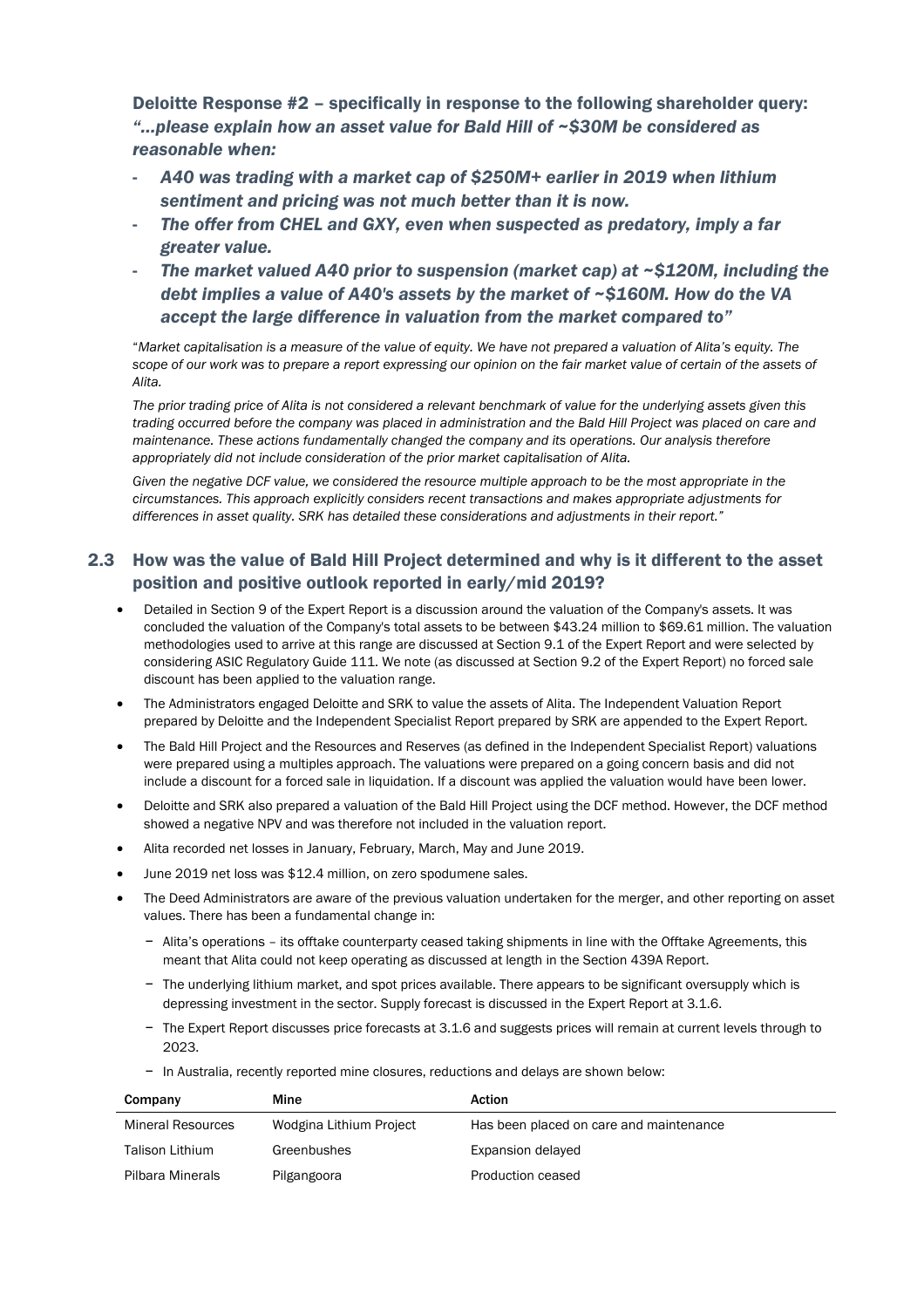| Galaxy Resources | Mt Cattlin | Reduced production by 60%, there has been no production<br>for the past few months |
|------------------|------------|------------------------------------------------------------------------------------|
| Alita            | Bald Hill  | Has been placed on care and maintenance                                            |
| Wesfarmers       | Mt Holland | An investment decision has been delayed                                            |

The balance of the answer to this question (shown below) has been provided by Deloitte, who prepared the Independent Valuation Report valuing the assets of Alita.

## Deloitte Response – specifically to the following shareholder statement: *"The valuation methodology seems designed to minimize the price of the assets by valuing them to current market conditions for Lithium. Merely one year ago they were considerably more valuable and will be again by the end of the year"*

"*…our initial preferred valuation approach for the Bald Hill Project was to perform a DCF analysis based on the Bald Hill Financial Model provided by the Management. This methodology considers not just the current market conditions, but also takes into account future market expectations. However, under our preferred assumptions, including forecast pricing, the estimated costs of bringing the mine back into operation and the estimated costs of extracting and processing the ore, the DCF yielded a negative value for the ore reserves.* 

*We therefore modified our approach and extended the resource multiple approach to cover the ore reserves as well as the residual resources. This methodology is a well-established methodology for valuing reserves and resources. We also undertook further DCF analysis to test whether any potential real option value may exist for the Bald Hill Project*  above the valuation range determined using the resource multiple approach. Our conclusion was that this was not *likely.* 

*Refer to Appendix E of our Report for details of our DCF analysis and forecast economic assumptions."*

#### 2.4 Were the drilling results completed (as announced 25 July 2019)?

- A 60,000 metre drilling program was announced and commenced by the company for 2019. At appointment c. 17,000 metres of that program had been completed. The program was not finished, and the drilling outputs were at various stages of processing from drill core logging, to assay, to processing by the Alita geological team. All results available at the date of our appointment were provided to Deloitte and SRK and taken into account for the purposes of the valuation.
- To go from individual drill results to a report/announcement involves a lot of work by the Company, interpretation of the results, and having the responsible person satisfy themselves of the accuracy of the report. While we understand that the processing of results was ongoing, the drill program had not been completed, there was no funding available to complete this workstream, and with the termination of the majority of the Alita employees by the Receivers and Managers on their appointment, completing this reporting was no longer possible.
- The balance of the answer to this question (shown below) have been provided by SRK, who was engaged as technical expert for the purpose of valuation of Alita's assets.

#### **SRK Response (specifically in relation to whether 2019 drilling was included)**

"*SRK has considered the results of the drilling programs outlined in Alita's Quarterly Activity Report as per ASX announcement dated 25 July 2019 in forming its overall view of value drivers and in its estimation of the market value of the Bald Hill Project (Project) and the Project's related tenure. The assays confirm, support and provide more transparent substantiation to the previously stated Exploration Target (as announced on 10 May 2019) which was considered by SRK for valuation purposes (see Section 3.3.1 of the Report).* 

*"Following the issuing of SRK's final Report to KordaMentha on 13 January 2020, SRK has been notified that Alita has made some additional assay results available to KordaMentha. These assay results remain to be publicly disclosed. SRK has assessed these assay results on behalf of KordaMentha and has notified KordaMentha that, in SRK's opinion, the assay results do not provide any additional information which is material to its Report and that an update to the ISR is not warranted. These assay results confirm, support and provide additional transparent substantiation to the previously stated Exploration Target, but do not materially change the quantum of the stated tonnage or grade ranges such that it required further value consideration by SRK*".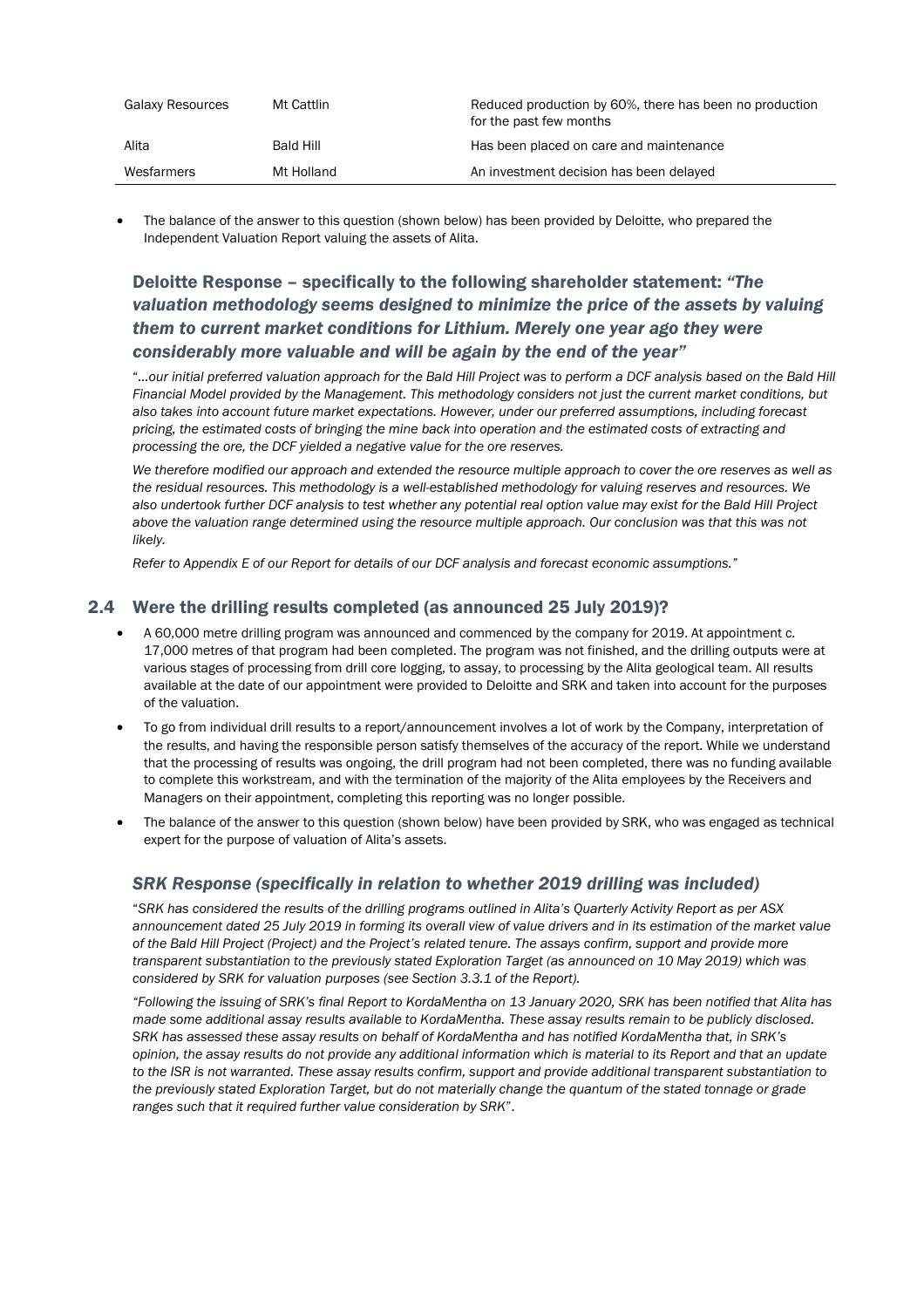### 2.5 How was the Kidman/Wesfarmers Earl Grey transaction taken into account in the valuation?

The answer to this question (shown below) has been provided by SRK, who was engaged to prepare the independent specialist report on the Mineral Assets of Alita.

### *SRK Response – specifically to a shareholder query around whether the Kidman transaction was properly considered*

*"The Kidman transaction is a corporate level (i.e. company) transaction as opposed to an asset level (i.e. single mineral project) transaction. As such, the consideration paid was for the corporate entity, Kidman Resources Limited, not the Earl Grey Project on a standalone basis. The consideration paid for Kidman Resources included a portfolio of mineral assets (with a combined contained metal tonnage as detailed below) in addition to approximately A\$30 million in cash (net), but also liabilities. Arguably, the consideration also included a component attributable to a premium for control of the company.* 

| Element | <b>Metric</b> | Contained tonnes / ounces |
|---------|---------------|---------------------------|
| Li      | tonnes        | 1,421,350                 |
| Ta      | tonnes        | 2,300                     |
| Ni      | tonnes        | 355,474                   |
| Au      | ounces        | 940,100                   |
| Zn      | tonnes        | 450,000                   |
| Pb      | tonnes        | 247,500                   |
| Cu      | tonnes        | 65,200                    |
| Ag      | ounces        | 8,627,000                 |
| Co      | tonnes        | 540                       |

For valuation purposes only, SRK then converted these contained metal tonnages to a lithium metal tonne equivalent *(100% lithium basis). Based on industry expected metal recoveries and metal prices at the time of the Kidman transaction, this portfolio equates to 1,481,279 tonnes of lithium metal equivalent (100% basis) at the time of the*  transaction and accommodating the 50% equity in Early Grey, thus resulting in the estimated A\$524 per contained *tonne adopted by SRK for valuation purposes.* 

*As outlined previously in this response letter, the assay results as announced to the ASX on 25 July 2019 were considered by SRK in its estimation of the market value of the Bald Hill Project (Project) and the Project's related tenure. In SRK's opinion, the assay results confirm, support and provide more transparent substantiation to the previously stated Exploration Target, but do not materially alter the stated tonnage or grade range outlined for this Exploration Target which was considered by SRK (see Section 3.3.1 of the Report).* 

*Following the issuing of SRK's final Report to KordaMentha on 13 January 2020, SRK has been notified that Alita has made some additional assay results available to KordaMentha. These assay results remain to be publicly disclosed. SRK has assessed these assay results on behalf of KordaMentha and has notified KordaMentha that, in SRK's opinion, the assay results do not provide any additional information which is material to its Report and that an update to the ISR is not warranted. These assay results confirm, support and provide additional transparent substantiation to the previously stated Exploration Target, but do not materially change the quantum of the stated tonnage or grade ranges such that it required further value consideration by SRK."* 

#### 2.6 Does the valuation reflect a potential improvement in Lithium market?

- Supply, demand and price assumptions and forecasts are detailed at:
	- − Section 3.1 of the Expert Report
	- − Appendix C of the Independent Valuation Report.

#### 2.7 If the Company is worthless why would someone purchase it?

*Refer to Questions 2.2 and 2.3 for comprehensive answer to 'valuation approach'*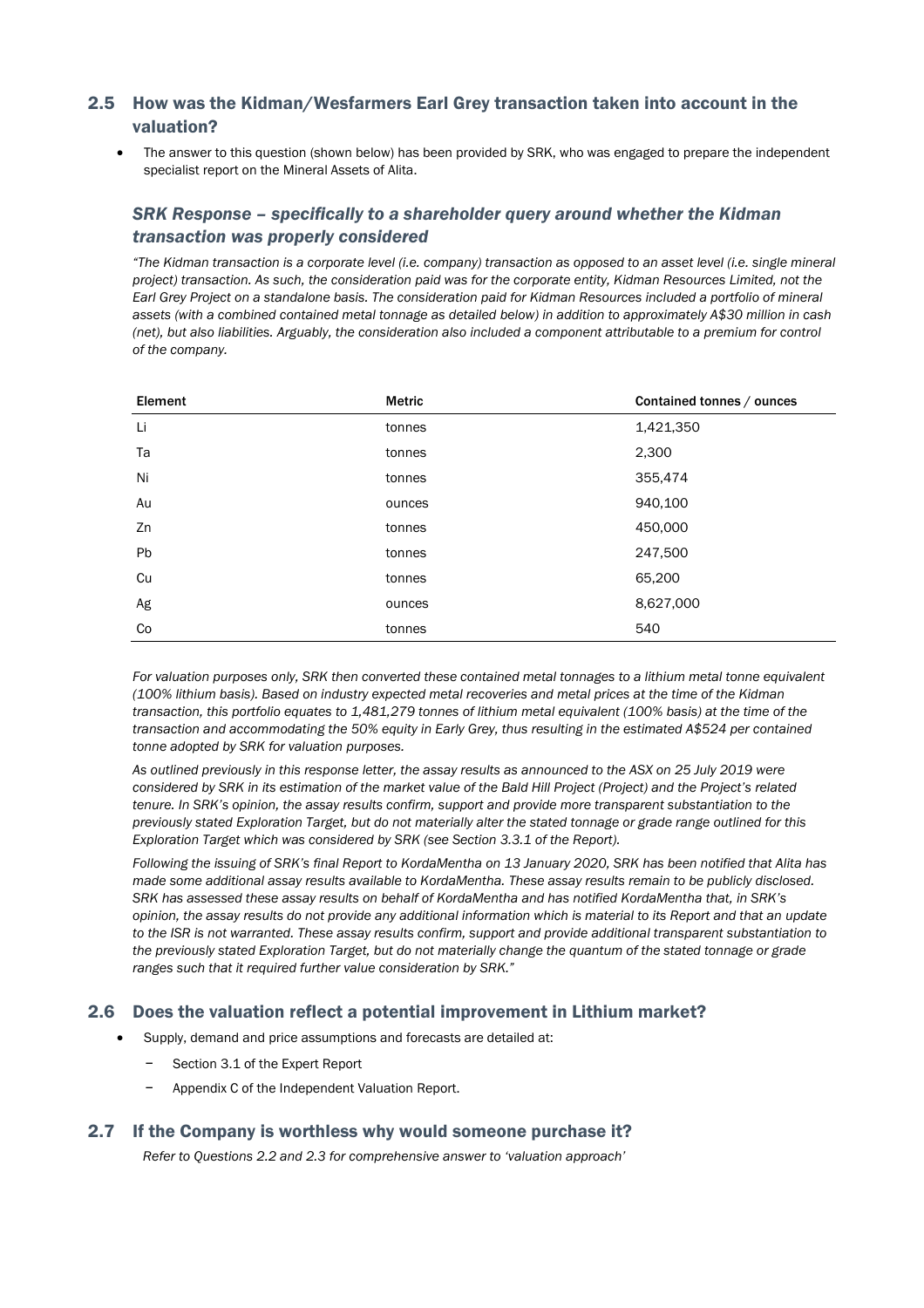- Despite the Company's total assets' value range of between \$43.24 million to \$69.61 million, the Company's total indebtedness (as detailed in Section 5 of the Expert Report) was estimated to be in the range of \$86.86 million to \$110.66 million, implying a shortfall to creditors and therefore no return to shareholders.
- The assets are not worthless, but when liabilities exceed assets, then equity is negative/worth nil.
- Under the CHEL/Liatam DoCA, those liabilities will be compromised at a cents in the dollar basis, and will not go forward with the Company.
- The total consideration offered is not greater than the creditor pool and therefore does not provide any residual value for shareholders.

## 2.8 If the Company is worthless, why did major stakeholders invest further into the Company in mid-2019?

• The Deed Administrators were not involved in the decision making of major stakeholders to invest further into the Company in mid-2019.

## 2.9 If the Company is worthless, why did it have a market capitalisation of c. \$120 million at the date of last trade?

- Alita's shares entered a trading halt on 12 August 2019 and have been in suspension since 14 August 2019.
- Alita's market capitalisation as of 12 August 2019 was determined by the market.
- Since Alita's shares last traded on 12 August 2019:
	- − Alita's board formed the view that the Alita was insolvent or likely to become insolvent and appointed voluntary administrators.
	- The Bald Hill Project was put on care and maintenance.
	- The Administrators conducted a sale process and received two proposals to enter into a deed of company arrangement. Both proposals resulted in a nil return to shareholders.
	- − Creditors voted to approve the CHEL/Liatam DoCA which does not repay creditors in full.
	- − The Expert Report released on 14 January 2020 concludes that in liquidation Alita's total indebtedness is materially greater than Alita's assets and therefore Alita's shares have nil value.

#### 2.10 If the Company is worthless, why did Canaccord give it a 'tick' in July 2019?

- We understand that shareholders are referring to this article: https://www.proactiveinvestors.com.au/companies/news/224232/alita-resources-june-quarter-gets-tick-fromcanaccord-224232.html)
- The Deed Administrators were not involved in preparing Canaccord reports.
- Since the date of that article:
	- − Alita's board formed the view that the Alita was insolvent or likely to become insolvent and appointed **Administrators**
	- The Bald Hill Project was put on care and maintenance.
	- − The Administrators conducted a sale process and received two proposals for deeds of company arrangement. Both proposals resulted in a nil return to shareholders.
	- − Creditors voted to approve the CHEL/Liatam DoCA which does not repay creditors in full.
	- − The Expert Report released on 14 January 2020 concludes that in liquidation Alita's total indebtedness is materially greater than Alita's assets and therefore Alita's shares have nil value.

#### 2.11 How come only one expert report was used? Should there be more expert reports used to eliminate chances of bias?

- The Deed Administrators engaged appropriate, qualified and competent independent experts to prepare the Independent Valuation Report and Independent Specialist Report which are annexed to the Expert Report, and those reports set out the assumptions and instructions upon which they are based.
- The Expert Report was prepared for Alita stakeholders to rely on for the Section 444GA Application, including shareholders, regulators and the Court.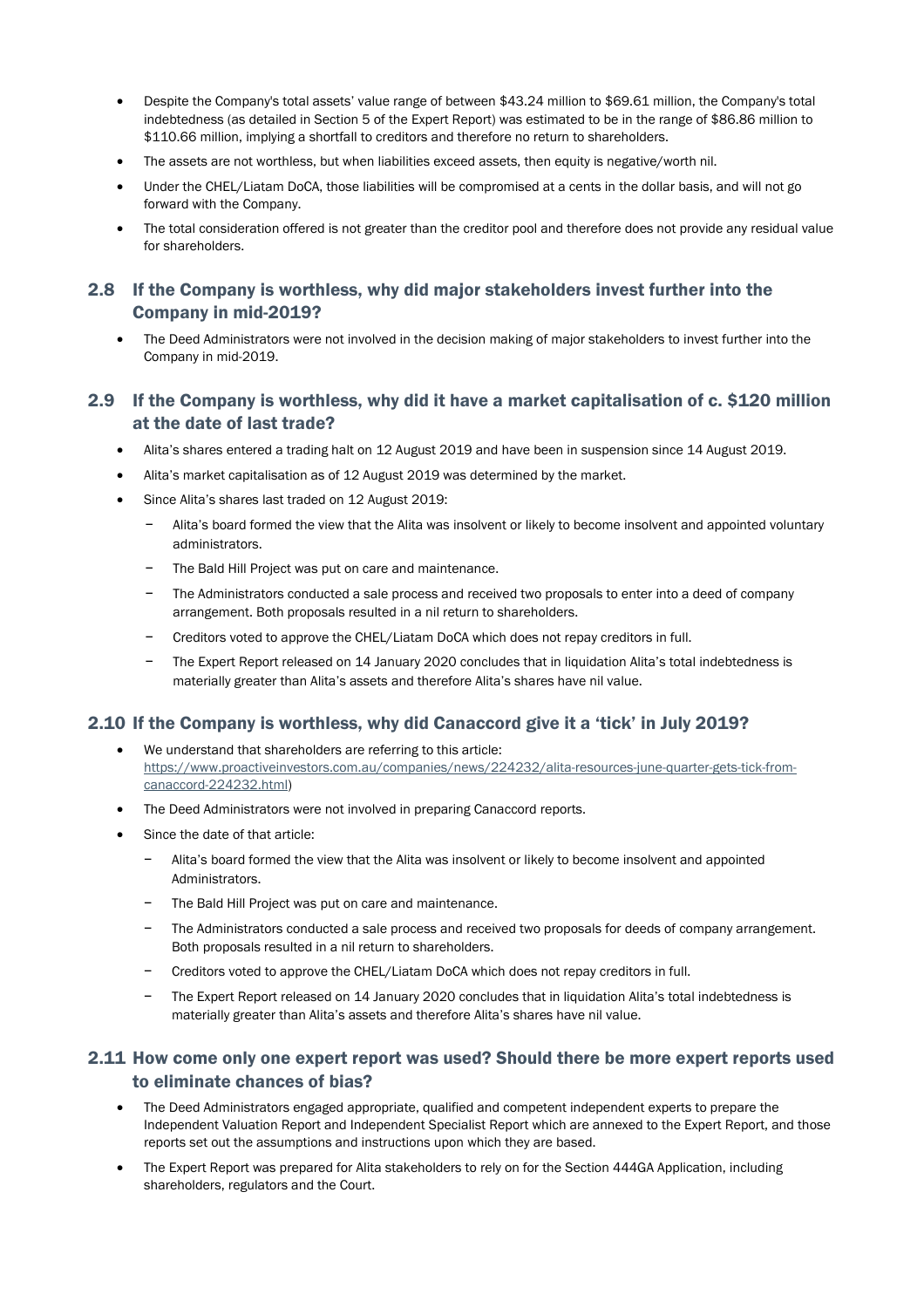#### 2.12 Did the valuation consider the stockpiles and the plant and equipment?

- The valuation of the Bald Hill Project implicitly includes the value of the processing plant and equipment, refer to Section 4 of the Independent Specialist Report.
- A valuation of the spodumene and tantalum stockpiles has been conducted by Deloitte. The fair market value has been estimated using the net realisable value approach by considering the estimated selling prices, less the remaining transport, port and storage costs and royalty payments.
- The valuations of spodumene and tantalum stockpiles are presented in the table below.

| AUD (million)                    | Low  | High | Mid  |
|----------------------------------|------|------|------|
| Spodumene stockpiles             |      |      |      |
| Product at mine                  | 4.3  | 5.6  | 4.9  |
| Product at port                  | 9.7  | 12.4 | 11.1 |
| Total spodumene stockpiles       | 14.0 | 18.0 | 16.0 |
| Tantalum stockpiles              |      |      |      |
| Product at mine                  | 0.9  | 1.0  | 0.9  |
| <b>Product at Nagrom</b>         | 1.4  | 3.2  | 2.3  |
| <b>Total tantalum stockpiles</b> | 2.3  | 4.1  | 3.2  |
| Spodumene stockpiles in China    |      |      |      |
| Total stockpile value            | 16.3 | 22.1 | 19.2 |

#### 2.13 Did the valuation consider the tantalum located at the Bald Hill Project?

• Yes, refer to Section 5.2 of the Independent Valuation Report.

## 2.14 Where does the known production cost for the Bald Hill Project (when it was operating) fall on a 'cost of production curve' showing other Australian and global producers of lithium (especially as spodumene with  $>6\%$  Li<sub>2</sub>O)?

The answer to this question (shown below) has been provided by SRK, who was engaged to prepare the independent specialist report on the Mineral Assets of Alita.

• *"Similar to other Australian hard rock lithium mines (data sourced from S&P Market Intelligence), assuming steady state operating costs (per March and June 2019 quarters)"*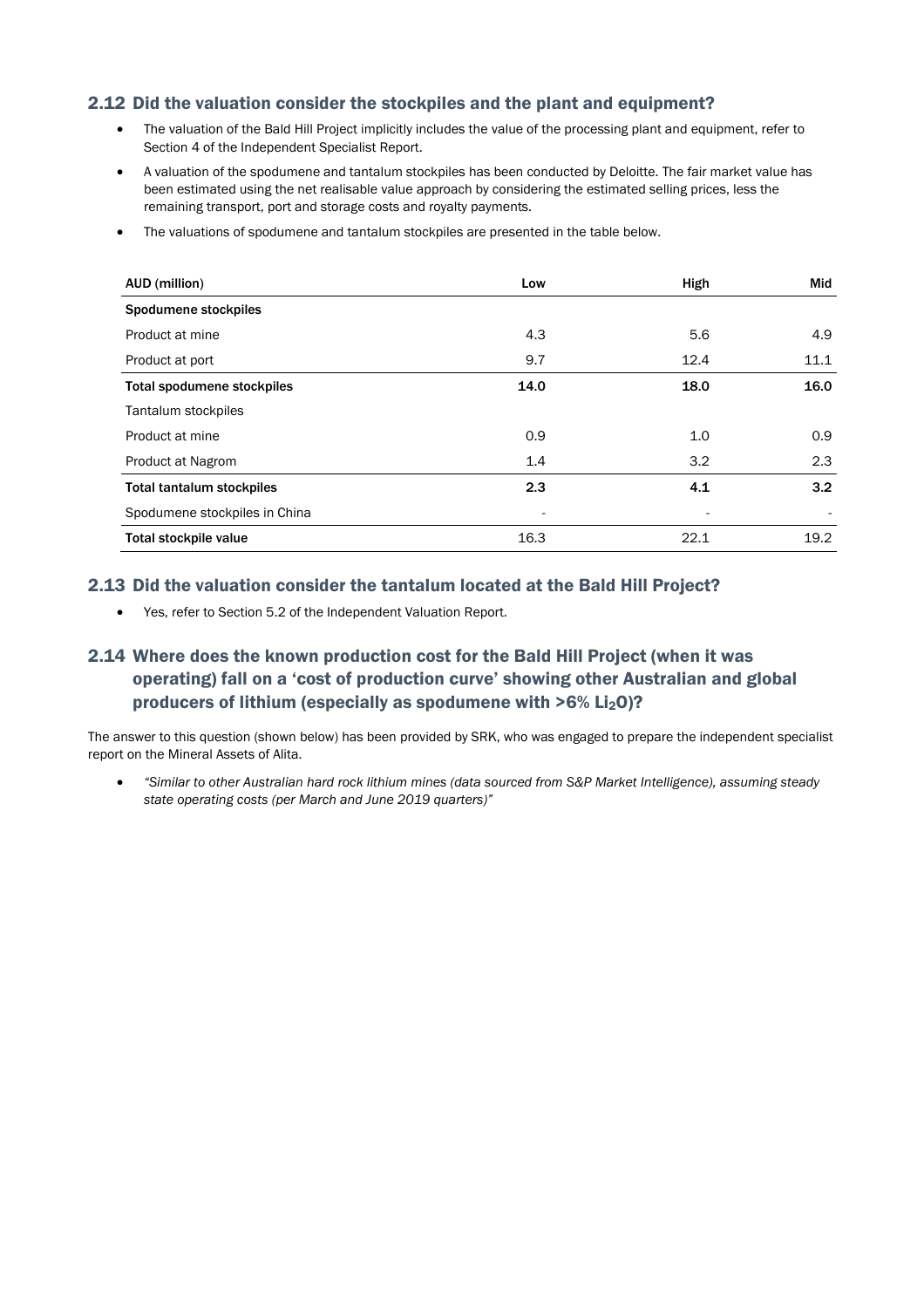

## 2.15 Was geological mapping carried out during mining of Bald Hill and how did this information reconcile with 3D models of the geology as part of the mineral resource modelling?

The answer to this question (shown below) has been provided by SRK, who was engaged to prepare the independent specialist report on the Mineral Assets of Alita.

• *"SRK was not provided with any geological mapping to review or assess and is not aware of any in-pit mapping."* 

## 2.16 Are there appropriate metallurgical and geometallurgical studies or reports that compare the quality and value of Bald Hill Project mineralisation to other mines and developing deposits? Do such reports indicate a quality premium or penalty for Bald Hill ore?

The answer to this question (shown below) has been provided by SRK, who was engaged to prepare the independent specialist report on the Mineral Assets of Alita.

• "*To SRK's knowledge no comparative reports exist. The lithium market is not transparent in that each offtake contract is privately negotiated. In this regard, there are no standardised penalty element limits. The test work reports suggest that the concentrates from the Bald Hill mine are low in deleterious elements and are unlikely to attract any discounts."*

## 2.17 Is there further information about the deficiencies of the September 2018 resource model? Why are the assumed parameters and the estimated tonnes and grades not provided for the information of the shareholders?

- The JORC Code is a professional code of practice that sets minimum standards for Public Reporting of Minerals Exploration Results, Mineral Resources and Ore Reserves (as those terms are defined in the JORC Code).
- The JORC Code provides a mandatory system for the classification of Minerals Exploration Results, Mineral Resources and Ore Reserves according to the levels of confidence in geological knowledge and technical and economic considerations in Public Reports.
- SRK identified that the September 2018 estimates had not been prepared, reported or compiled in accordance with JORC Code requirements.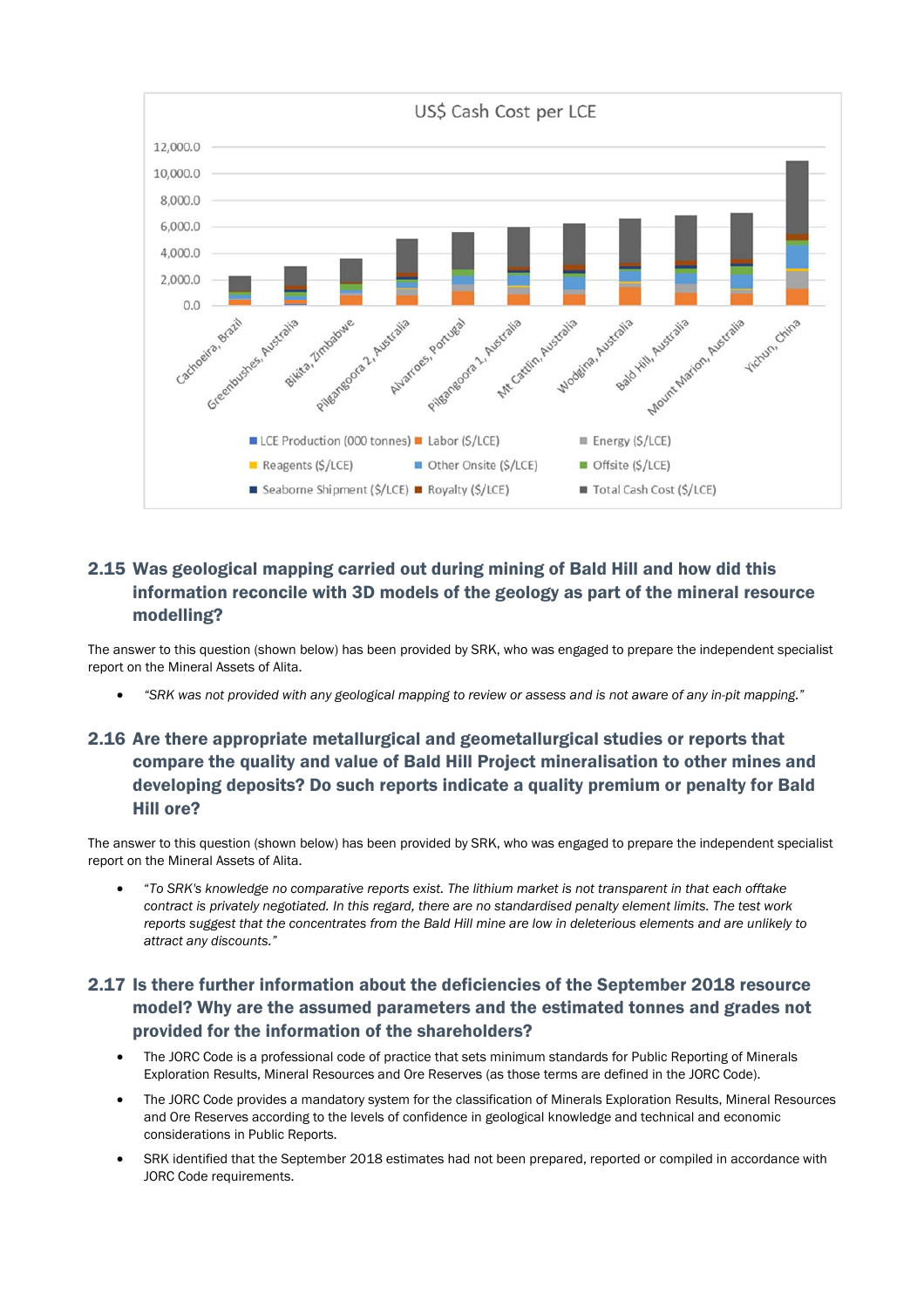- The balance of the answer to this question (shown below) has been provided by SRK, who was engaged to prepare the independent specialist report on the Mineral Assets of Alita.
	- − *"SRK was not engaged to prepare a detailed report or assessment of the September 2018 resource model and did not independently verify the estimate by means of re-calculation. The assumed parameters used to prepare the September 2018 resource model were reported to the ASX on 6 June 2018 by Tawana and are available on the ASX market platform. The estimated tonnes and grades of the September 2018 resource model are presented on page 21 of SRK's report."*

## 2.18 Is there further detail about the assumptions in the 2019 – 2027 Tribeca LOM model? Why has the life of mine (LOM) been shortened considerably compared to the original mine plan?

The answer to this question (shown below) has been provided by SRK, who was engaged to prepare the independent specialist report on the Mineral Assets of Alita.

• *"Table 4.3 on page 35 of SRK's report presents the material technical assumptions contained in the Tribeca LOM model. On 25 July 2019, Alita reported a corporate and operations update to the ASX. This announcement is available on the ASX market platform and notes a change to the mine plan based on its, "Strategic Review Scope"."* 

## 2.19 How do the predicted and reconciled grades relate to the actual product specification sold (which is  $+1$  mm sized spodumene with grade  $>6\%$  Li<sub>2</sub>O, total iron <8% and moisture <8%, i.e. meeting chemical grade spodumene specifications)?

The answer to this question (shown below) has been provided by SRK, who was engaged to prepare the independent specialist report on the Mineral Assets of Alita.

• *"SRK was not engaged to prepare a reconciliation assessment with respect to an assessment of the mine-mill-export*  value chain or compliance to the mine plan. It can be assumed that Alita fed high grade material through the plant *and stockpiled the low grade material although SRK cannot substantiate this assumption with the information it has assessed."* 

#### 2.20 What is the basis for the assumed 1.5% moisture content of stockpiles used to convert wet metric tonnes to dry metric tonnes?

The answer to this question (shown below) has been provided by Deloitte, who prepared the Independent Valuation Report valuing the assets of Alita.

• *"This assumption was based on estimates provided by Management of Alita (Management), which are in line with the assumptions included in the financial projections for the Bald Hill Project provided by Management entitled "20190730 Forecast 2019-2027 – Tribeca" (the Bald Hill Model). We also discussed this assumption with Management and confirmed it to be reasonable."* 

## 2.21 What was the process of blending used at Nagrom to overcome the tantalite stockpile there being below specification? After blending was it saleable? How much above specification material is required to make it saleable? What is the cost of such blending at Nagrom?

The answer to this question (shown below) has been provided by Deloitte, who prepared the Independent Valuation Report valuing the assets of Alita.

- *"At the low end of our valuation we assumed that the tantalite stockpile below specification was not saleable. For this reason we did not consider any revenues for the processed offspec material located in Nagrom (refer to Table 11 of our Report).*
- *Having regard to the processing costs, these were based on the information included in the Bald Hill Model provided by Management. At the high end of our tantalite stockpile valuation, we assumed that no further processing was needed therefore no additional costs were deducted."*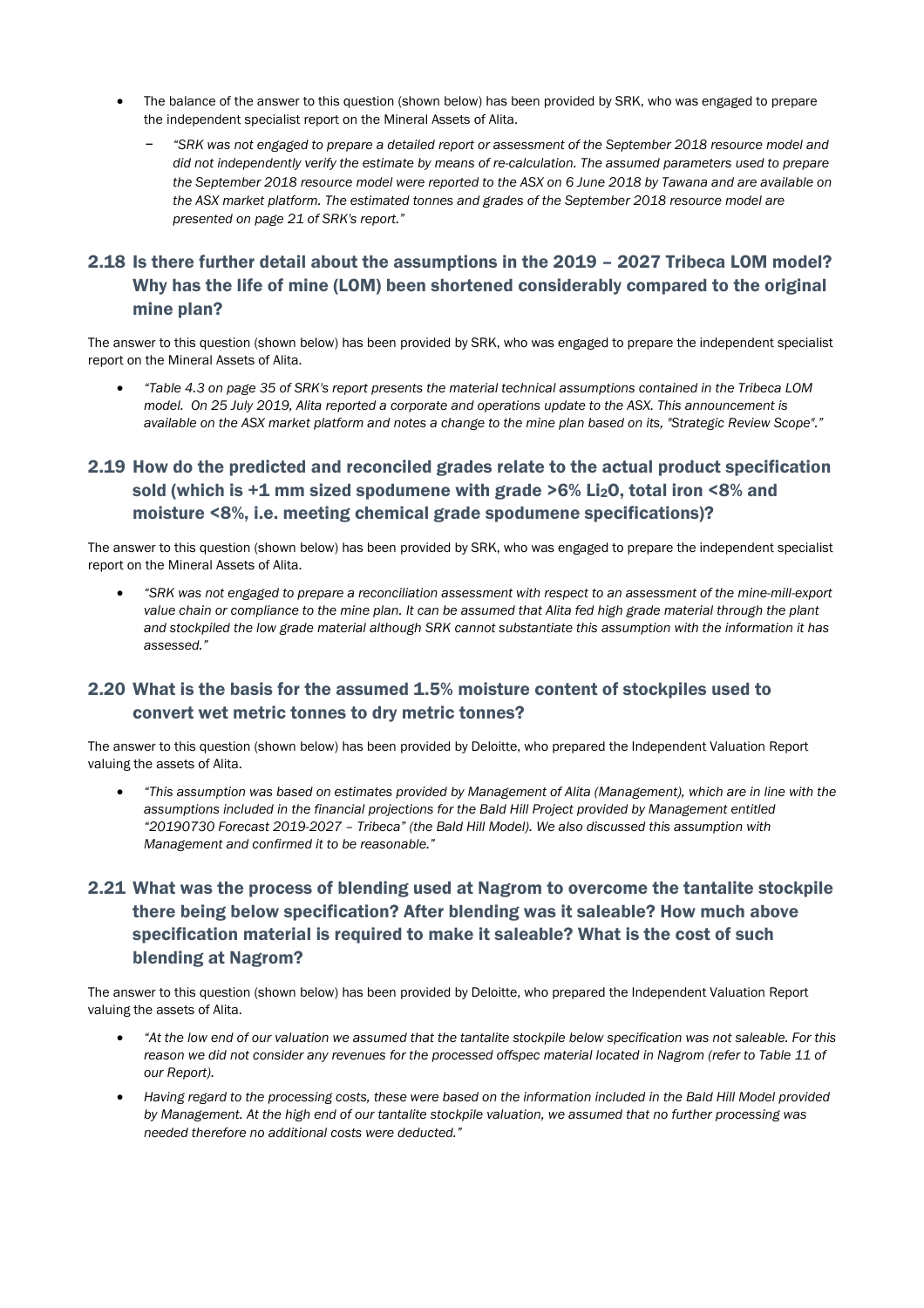#### 2.22 What are the error estimates on the stockpile product grades for Li and Ta?

The answer to this question (shown below) has been provided by Deloitte, who prepared the Independent Valuation Report valuing the assets of Alita.

• "*We did not consider error estimates in our analysis. The stockpile product grades used in our valuation were based on the information provided by Management."* 

#### 2.23 Were drones used to map the stockpiles and mined out pit and what error do they indicate in the estimates of volumes and tonnes?

The answer to this question (shown below) has been provided by Deloitte, who prepared the Independent Valuation Report valuing the assets of Alita.

• *"No drones were used to map the stockpiles. The estimates of volumes and tonnes were based on the information provided by the Company."* 

#### 2.24 What are the Li2O grades of the spodumene stockpiles at the mine, Esperance port and Chinese (Zhenjiang) port?

The answer to this question (shown below) has been provided by Deloitte, who prepared the Independent Valuation Report valuing the assets of Alita.

• *"We have assumed a 6% spodumene concentrate grade for all the stockpiles based on the assumptions included in the Bald Hill Model. We discussed this assumption with Management and confirmed it to be reasonable."* 

## 2.25 Has 'restart value' in the context of SRK's summary of costs and estimation of costs been correctly considered in the DCF analysis by Deloitte where a total Capex over the life of mine of only \$3.0 M is noted, although the report states 'that c. A\$21 M has been included in the Model'?

The answer to this question (shown below) has been provided by Deloitte, who prepared the Independent Valuation Report valuing the assets of Alita.

• *"Restart costs of c. A\$21 million have been considered in our DCF analysis but not as part of the Capex. Restart and care and maintenance costs have been considered as a separate expense as noted in the page 40 of our Report."* 

## 2.26 There is mention of an application to forfeit tenements made by CCS Equipment Pty Ltd. What was the outcome?

- The forfeiture application is ongoing.
- CCS is required to submit particulars to the Court by 14 February 2020.
- We note however that the Expert Report assumed that the forfeiture application would be unsuccessful and that the Group would retain the tenements subject to the forfeiture application. Should this assumption be incorrect (i.e. the tenements are forfeited), this would be expected to reduce the value of the Group.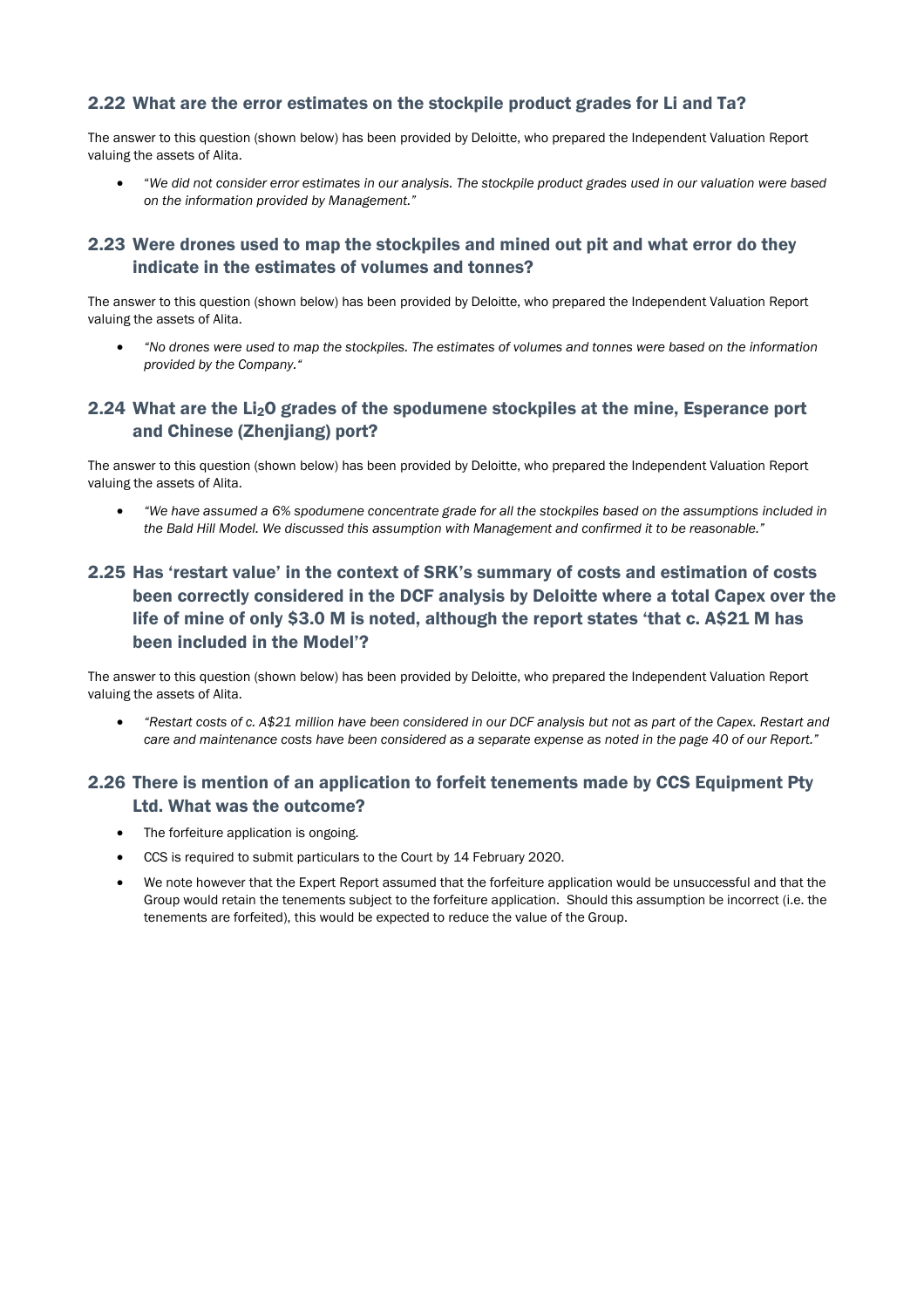## 3 The CHEL/Liatam DoCA and Recapitalisation

## 3.1 What other alternatives to the CHEL/Liatam DoCA were available and why weren't they chosen/could another option have delivered a better outcome for creditors?

- The Section 439A Report details the administration process, and alternatives available to creditors.
- Creditors determine the future of the Company by voting at the second meeting of creditors for one of following three options:
	- − Liquidation.
	- Deed of Company Arrangement.
	- Handing the company back to the directors.
- The CHEL/Liatam DoCA was recommended by the Administrators, as it provided a superior estimated return to creditors than the Galaxy deed of company arrangement proposal, or liquidation.
- Creditors voted to approve the CHEL/Liatam DoCA at the Second Meeting of Creditors on 17 December 2019.

| Vote         | Number | Value $($)$   |
|--------------|--------|---------------|
| For          | 9      | 32,493,847.83 |
| Against      | 1      | 1.00          |
| Abstain      | ۰      | ۰.            |
| <b>Total</b> | 10     | 32,493,848.83 |

## 3.2 What assets are being realised for the benefit of creditors and what assets are staying with the Company as part of the proposed transfer?

- The Section 439A Report details the CHEL/Liatam DoCA proposal as accepted.
- The CHEL/Liatam DoCA provides for all of the shares in Alita to be transferred to Liatam.
- Under the CHEL/Liatam DoCA, two creditors' trusts will be established.
- Cash Creditors' Trust:
	- For Class A, B, D and E Creditors.
	- − A cash contribution of \$3.01 million has been made to the Cash Creditors' Trust, which will be used to fund the payment to creditors.
- Stockpile Creditors' Trust:
	- − For Class C Creditors. The contribution to the Stockpile Creditors' Trust will either be cash or the physical spodumene stockpile plus cash to take the total stockpile value up to \$3.22 million (10% of the total Class C Creditor claim).
	- − The Stockpile Creditors' Trust will commence on completion under the CHEL/Liatam DoCA, and is dependent on the conditions precedent to completion under the CHEL/Liatam DoCA being achieved.
	- The cash component of any contribution is to be funded from Alita's cash at bank (which, along with the stockpile, is an asset subject to the security of CHEL).

#### 3.3 Why was an equity raise not pursued by the Administrators/why have shareholders not had the opportunity to recapitalise?

- The Administrators sought proposals from the market to recapitalise Alita (as announced on 8 October 2019).
- No proposals were received from shareholders/shareholder groups.
- Two proposals were received as detailed in the Section 439A Report dated 9 December 2019.
- A capital raise outside of a deed of company arrangement proposal was not practical having regard to the preappointment process already conducted as well as additional factors:
	- − A process was conducted pre-appointment by Canaccord and an investment bank, who were in detailed discussions with management, key creditors and other stakeholders to fund a convertible note and agree a debt for equity swap with a potential further capital raising. However, they were unable to secure sufficient support pre-appointment of the Administrators.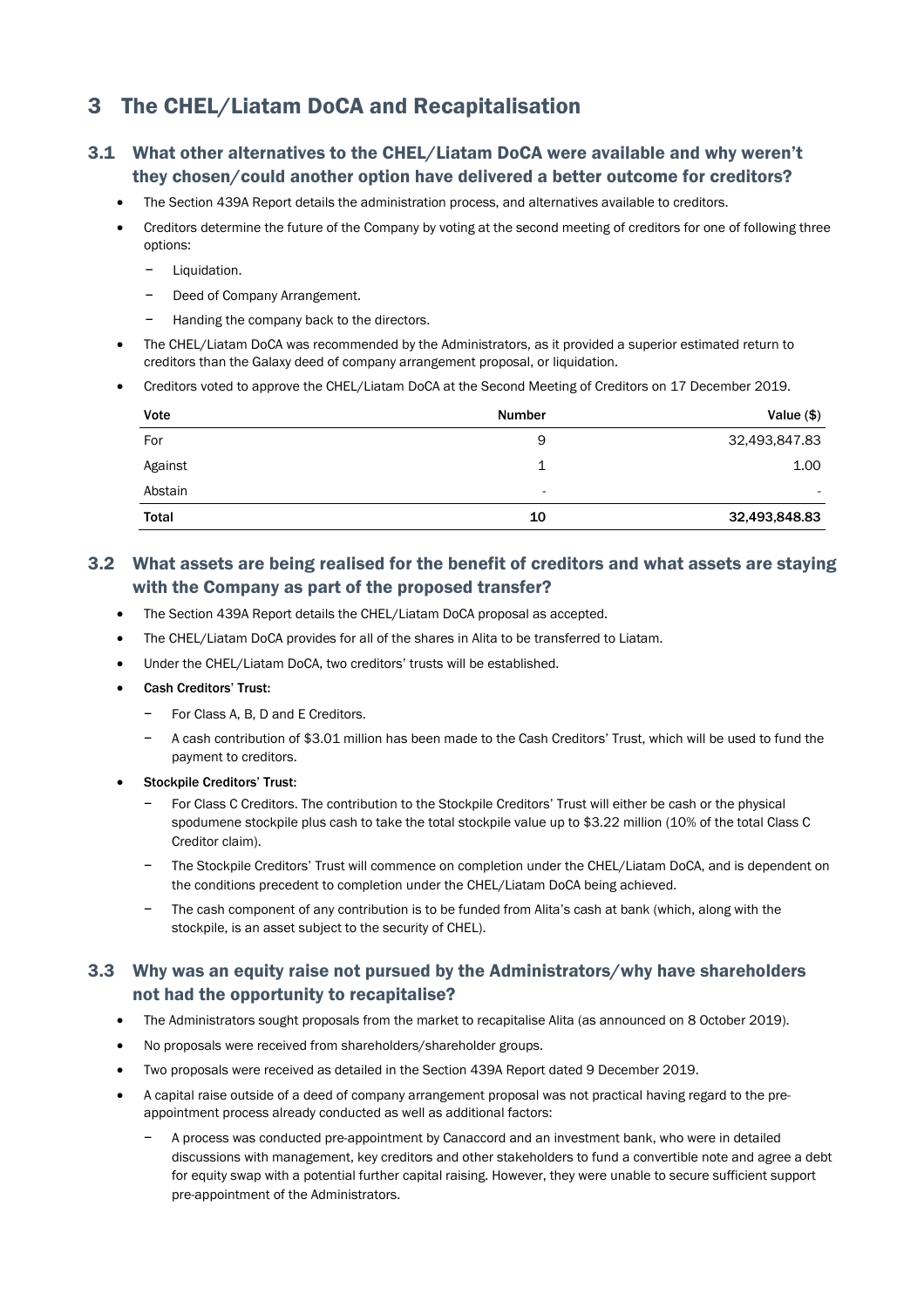- The Administrators engaged with Canaccord and the investment bank as part of the sale/recapitalisation process, but they did not submit a proposal. Key stakeholders were engaged with (including the largest shareholder), however, a deal was unable to be reached.
- − The largest shareholder declined to participate in a shareholder-led recapitalisation and alternatively acquired the secured debt to drive a recapitalisation through a DoCA, in which their proposal provided a nil cent return to shareholders.
- The quantum required to discharge all outstanding debts (being c. \$101 million) to return Alita to solvency.
- The expected discount and amount of dilution that would have been required to raise sufficient funds.
- − Expected difficulties in obtaining regulator consent to a raising while Alita was insolvent and suspended.
- − Fundamentally, Alita was insolvent, and required immediate proposals to submit to creditors. The time required to complete a capital raising against the backdrop of the expedited timeframe provided by the voluntary administration regime. Coupled with the absence of funding available to the Administrators to pursue an equity solution.

#### 3.4 Why wasn't a partial sale of the project pursued?

• The outcome of the recapitalisation process, as supported by the independent valuation, indicates that even 100% of the project had insufficient value to discharge creditor claims in full. A partial sale of the project would have provided a lower return to creditors than a full sale.

#### 3.5 Why was a scheme of arrangement to Galaxy not considered by the Administrator?

- When a company enters into voluntary administration the future of the company is determined by creditors and not shareholders under the Act.
- A scheme of arrangement is a shareholder driven mechanism.
- Under administration, the administrators pursue a Deed of Company Arrangement to affect the sale or recapitalisation of a Company.

#### 3.6 Have Galaxy objected to the transfer as a major shareholder?

- We have not received any objections to the Section 444GA Application from Galaxy.
- We note that the Galaxy deed of company arrangement proposal also required orders to be sought pursuant to section 444GA(1) of the Act as a condition, which would have also provided a nil return to shareholders.

#### 3.7 Was there transparency with shareholders with regards to the CHEL/Liatam DoCA when it was proposed?

• The Administrators released announcements, including the Section 439A Report, to the ASX and SGX regarding the CHEL/Liatam DoCA during the Administration.

## 3.8 Why wasn't a longer convening period requested to allow interested parties to conduct longer due diligence before submitting a proposed deed of company arrangement?

- Under the Act, administration is intended to provide a quick resolution process taking approximately six weeks until the second meeting of creditors when the creditors will meet to decide the fate of the company.
- The extension to the convening period sought from the Court was based on the Administrators' prior experience in administrations of a similar scale and was supported by the Receivers and Managers. It was unlikely the Receivers and Managers would have supported a longer extension to the convening period.
- As evidenced by the two proposals received, interested parties had sufficient time to conduct due diligence and submit a deed of company arrangement proposal.

#### 3.9 Why did the secured loan increase from \$40 million to \$70 million in 3 months?

- On 27 August 2019, Galaxy acquired the senior secured debt from Tribeca for c. USD31.1 million (c. AUD45.7 million).
- On 28 November 2019, the Administrators entered into a loan facility with a limit of AUD70 million with CHEL.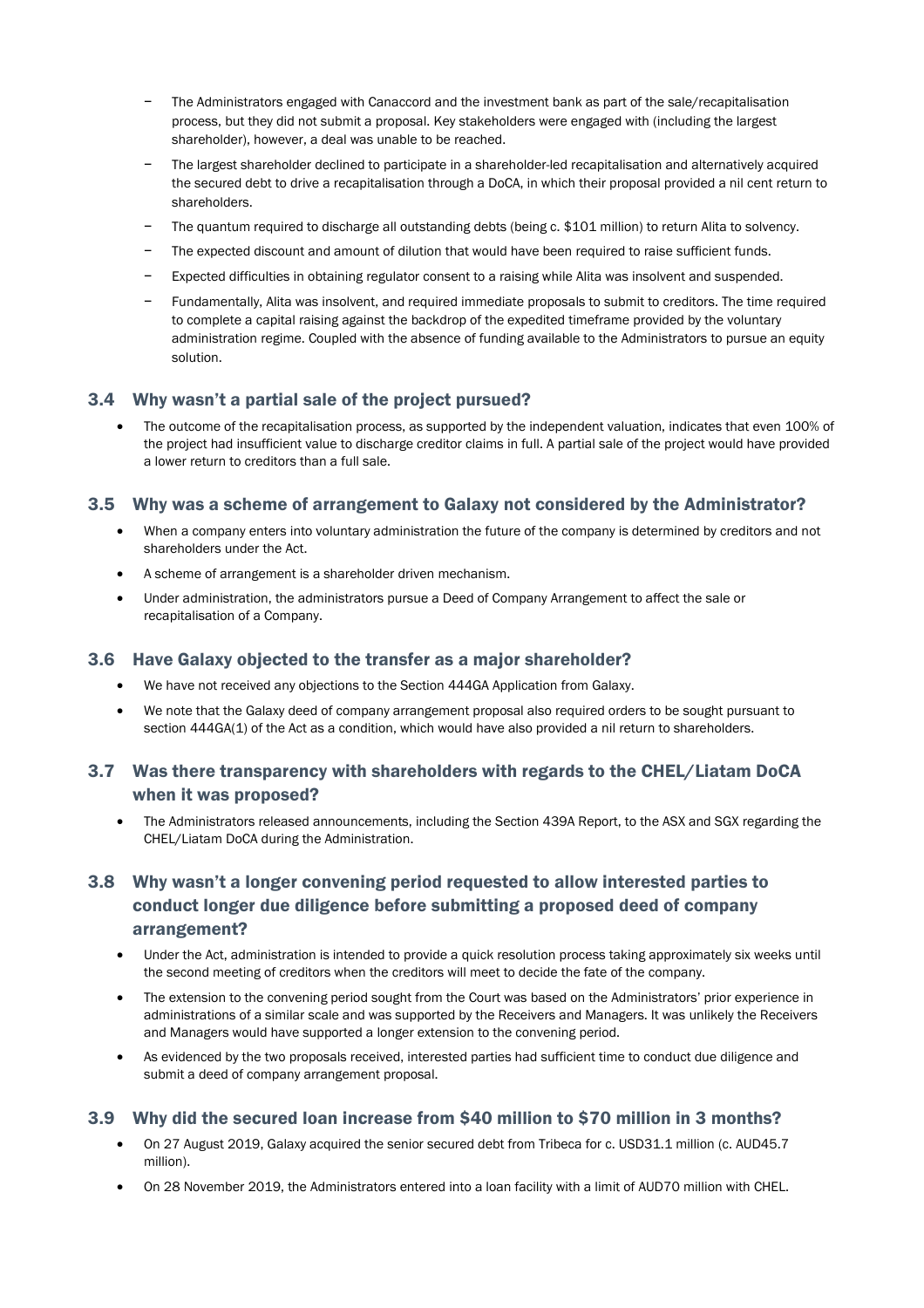- The Administrators drew down c. USD32.5 (c. AUD47.8 million) million from the facility on 29 November 2019 to facilitate repayment of the Galaxy senior secured debt in full for c. USD32.5 million (c. AUD47.8 million).
- The increase in the Galaxy loan amount from 27 August 2019 to 29 November 2019 is a result of interest accruing and the secured creditor's costs of managing the loan.
- The balance of the CHEL loan facility remains undrawn and the Administrators do not currently expect to make any further drawdowns.

Note, USD:AUD conversion estimated at 0.68 for indicative purposes.

#### 3.10 Why was an early repayment fee included in the CHEL loan?

- The early repayment fee was a commercial requirement of CHEL.
- The CHEL facility was entered into by the Administrators to provide:
	- − An improved rate of 5% as compared to the variable interest rate under the Galaxy facility of approximately 14% to 16%.
	- − A reduction in costs as a result of the retirement of the Receiver and Managers.
	- The facilitation of a deed of company arrangement proposal to deliver a superior return for creditors compared to the Galaxy deed of company arrangement proposal or liquidation.
- The CHEL/Liatam DoCA provided a superior return to creditors than the proposed Galaxy deed of company arrangement or liquidation (excluding the early repayment fee).
- The Administrators sought directions from the Court to enter into the facility on 25 November 2019. The Court approved the Administrator loan with CHEL on 27 November 2019.
- The early repayment fee in liquidation does not prejudice shareholders as shareholders would not have received a distribution under either the Galaxy deed of company arrangement proposal or in a liquidation scenario without the early repayment fee.

#### 3.11 Are Jiangte and the Proponent related parties?

• We understand that Jiangte and Proponent are not related parties.

#### 3.12 How can Jiangte be a creditor?

- JBJL (which is an incorporated joint venture between Jiangte and Burwill) paid a prepayment of c. USD9 million under the offtake agreement to be offset against future spodumene concentrate sales.
- Not enough sales were made under the offtake agreement to reduce the prepayment to nil prior to the appointment of the Administrators on the Appointment Date.
- The Administrators believe that JBJL is a net debtor, however, this is subject to ongoing discussion with JBJL.

#### 3.13 Was there collusion between Jiangte, Alita board and management and the Proponent to "steal" the company?

• We have no evidence of any relationship, collusion or otherwise between Jiangte and the Proponent.

#### 3.14 Was there a recapitalisation plan prior to appointment? Why wasn't this pursued?

• See response to question 3.3 above.

## 3.15 Are there any FIRB considerations or legal issues regarding the Company being sold to a Chinese company?

• FIRB approval is a condition precedent of the CHEL/Liatam DoCA. We understand that a FIRB application has been made by Liatam.

#### 3.16 Can you tell us more about CHEL/Liatam? Who are they, what do they do?

• CHEL is a special purpose vehicle incorporated in the Cayman Islands and controlled by a Chinese national/individual.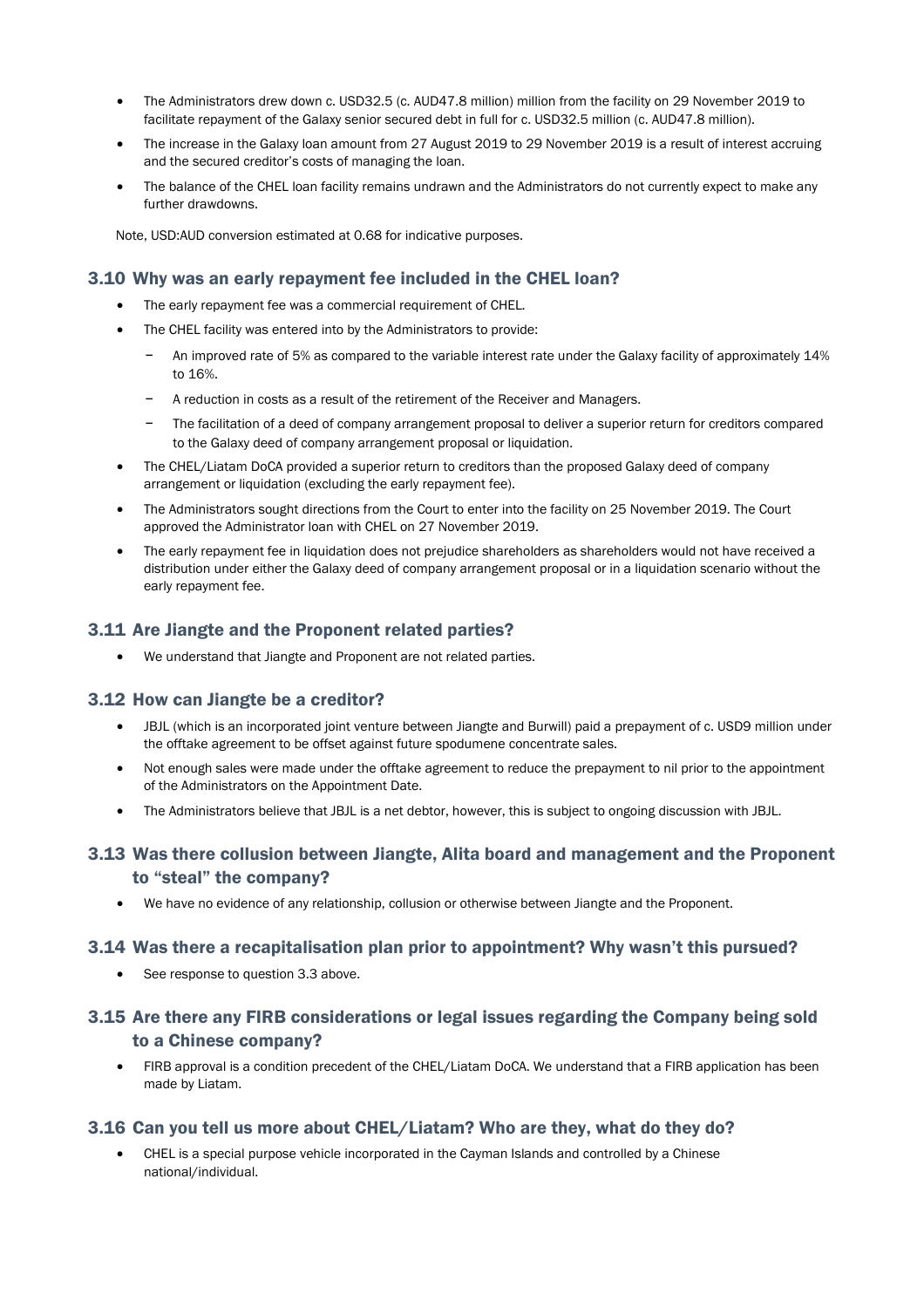• Liatam is an Australian entity (linked to CHEL), recently incorporated we understand for the purpose of this transaction, and will own 100% of Alita on effectuation of the CHEL/Liatam DoCA.

#### 3.17 What is CHEL's relationship to Galaxy and Cowan Lithium? Was the transfer of assets from Galaxy to CHEL based on a consideration?

- Galaxy was the secured lender to Alita. On or around 28 November 2019 the Administrators entered into a loan agreement with CHEL to refinance the Galaxy loan. The Galaxy loan was repaid in full by Alita on or around 28 November 2019.
- We are not otherwise aware of any relationship between CHEL, Galaxy and/or Cowan Lithium.
- There was no transfer of assets from Galaxy to CHEL as Galaxy never owned/had possession of any of Alita assets.
- Pursuant to their security over the Group, Galaxy appointed receivers and managers over Alita on 29 August 2019. The receivers and managers did not sell any assets to CHEL during their appointment.
- Galaxy retain their pre-appointment shareholding in Alita of c. 12%.
- 3.18 What is the relationship between past parties and current control of Cowan Lithium Limited and is there any indication that a conflict of interest led to the solvency issue of the Group?
	- We do not have the material shareholders of Cowan post the September 2019 equity raising, however we are not aware of any link between Cowan and/or its stakeholders and the ultimate insolvency of the Group.

## 3.19 The reasons for the insolvency of the Group are set out in the Section 439A Report. The Group owns 11.3% of Cowan Lithium. Who are the other substantial/major/controlling shareholders of Cowan Lithium? Do shareholders of Cowan Lithium include previous directors/key management of the Company/the Group; or entities related to/owned by previous directors/key management of the Company/the Group and Cowan Lithium? What guarantee is there that the beneficiaries of the DoCA will not sell the Company's assets (the tenements with a Probable Mineral Resource, other tenements, and the process plant) to Cowan Lithium, who may then be able to receive a financial benefit? What safeguards/agreements have been put in place?

- See above in relation to shareholders of Cowan Lithium.
- Based on documentation we have reviewed, in our opinion, CHEL/Liatam are completely independent and unrelated to the stakeholders of Cowan Lithium.
- We have seen no evidence to suggest there is any relationship past or present between the Cowan Lithium stakeholders and CHEL/Liatam who will own 100% of Alita post-effectuation of the DoCA.
- Alita will retain its 11.3% shareholding in Cowan Lithium post effectuation of the DoCA.

#### 3.20 What will happen to my Cowan Lithium shares?

- There will be no change to your direct Cowan Lithium shareholdings if the Alita Section 444GA Application is approved by the Court.
- Alita shareholders have an indirect shareholding in Cowan Lithium through Alita, which holds approximately 11% to 13% of shares in Cowan Lithium. Alita's shares in Cowan Lithium will remain with Alita if the Section 444GA Application is approved and Alita shareholders will cease to have an indirect interest in these shares.

#### 3.21 What documents will be provided so that shareholders can claim the capital loss?

- If the Section 444GA Application is successful, shares will be transferred to the Proponent for nil consideration.
- We expect that confirmation of this transfer will be sufficient to claim a capital loss, however we suggest you should seek professional tax and/or legal advice in relation to the impact of the transfer on their specific circumstances.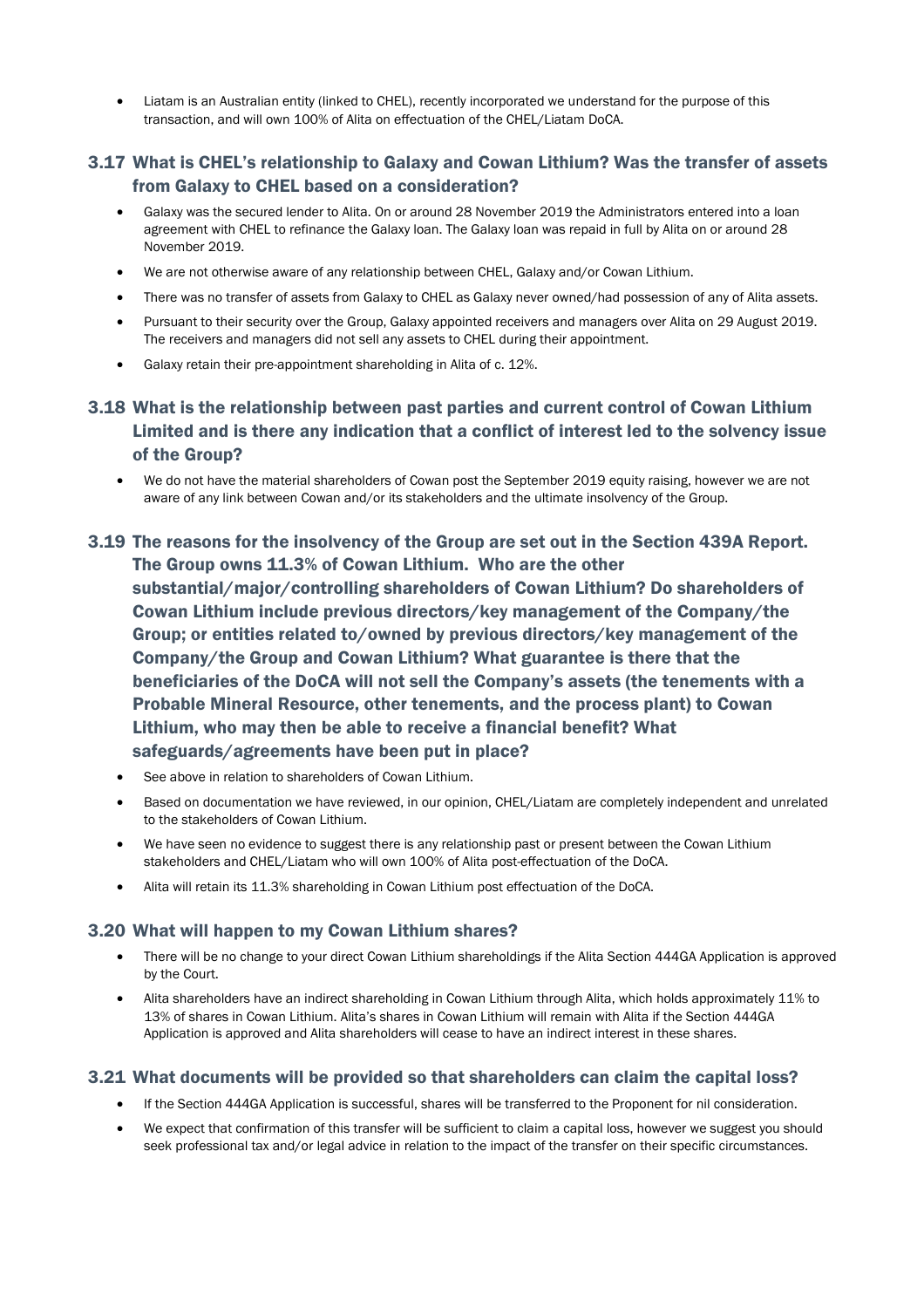#### 3.22 Why do creditors get priority over shareholders?

• Pursuant to sections 556 and 563A of the Act, shareholder claims are subordinate to creditor claims. As there is a shortfall to creditors, there are no funds available for a distribution to shareholders.

#### 3.23 Given that the ordinary shareholders will get no benefit, who else will get a benefit?

- Is there a saleable interest of such a benefit to CHEL by restarting the operation on the basis that all previous capital investment in the mine (e.g. stripping of overburden and waste; construction of process plant; rehabilitation bonds, etc) is now a sunk cost, i.e. no cost to them, and that there is a recently completed TSF pond?
	- Based on the sale/recapitalisation process and the independent valuation, the shares have nil value and are worthless. This is the reason why there is no benefit nor any prejudice to shareholders as at this point in time the shares have no value.
	- The CHEL/Liatam DoCA provides for approximately \$70 million total consideration (cash and non-cash) for the benefit of creditors who are owed approximately \$110 million (pre-claim adjudication), who will need to forgive the remaining balance of the amounts that they are owed – i.e. based on the DoCA proposal, the vast majority of unsecured creditors will need to forgive/write-off between 63% and 90% of all amounts owed to them. It therefore stands to reason that if creditors are forgiving such material amounts that the shares have no value.
	- − CHEL/Liatam will need to fund the ongoing costs of the business, including but not limited to the care and maintenance program, employee costs, exploration work and, if they decide, the restart of the operations. They will benefit from any future cash flows (if they materialise) or if they subsequently sell the asset.
- Is there a saleable interest of such a benefit to other parties, such as Cowan Lithium?
	- − There is no benefit to Cowan Lithium from the CHEL/Liatam DoCA.
	- − Cowan Lithium is not a party to and will not obtain any beneficial ownership of Alita upon effectuation of the CHEL/Liatam DoCA.
- Is there a saleable interest of such a benefit to other parties including the previous directors or senior management of the Group?
	- New directors will be appointed by CHEL before effectuation of the CHEL/Liatam DoCA and the new directors will assume control of Alita on effectuation.
	- − Previous directors are not a party to the CHEL/Liatam DoCA.
	- − Senior management are not a party to the CHEL/Liatam DoCA, however, it is at CHEL's discretion to retain various employees to assist with continuing Alita's operations (as employees).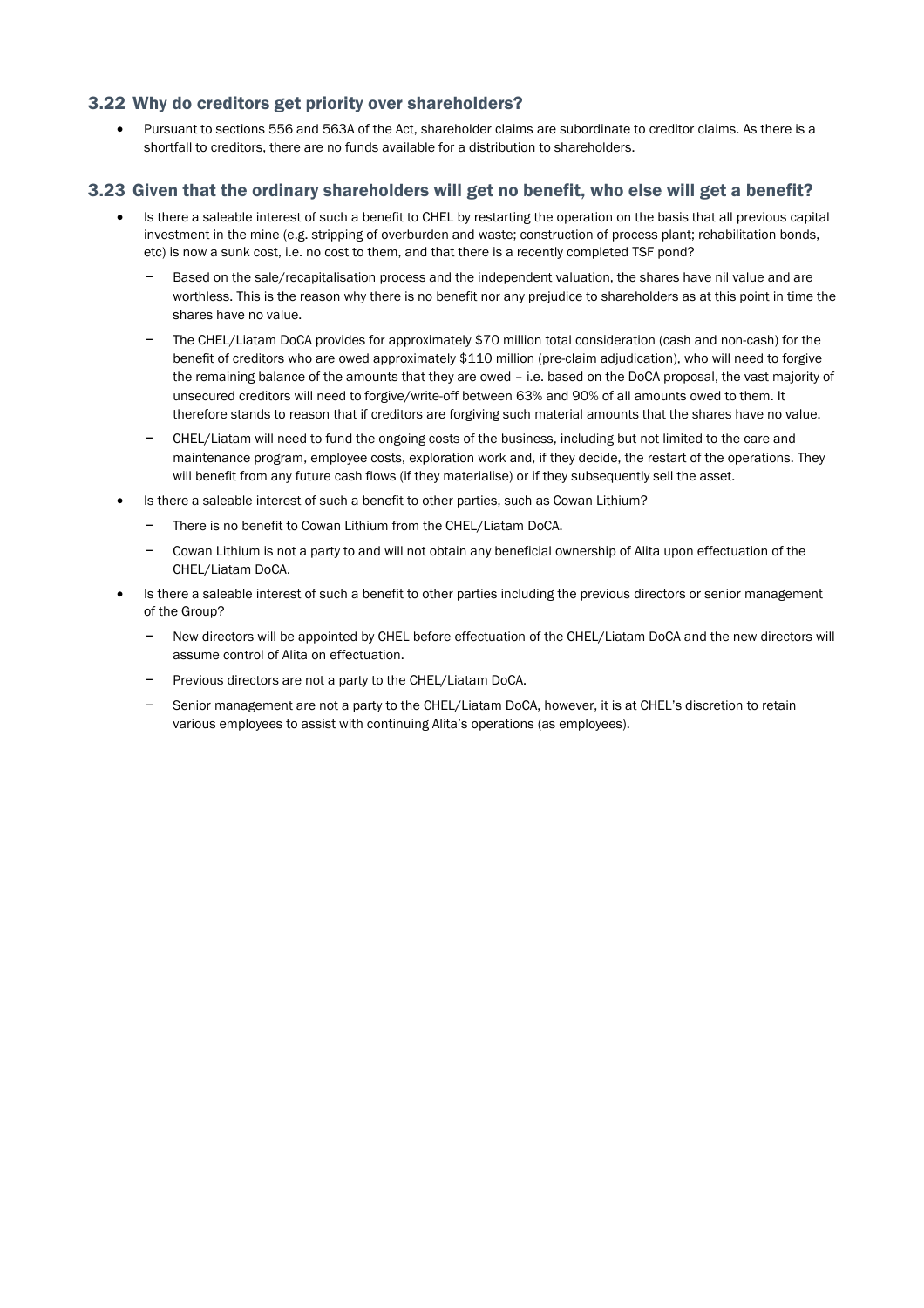## 4 Administration

### 4.1 Were the Administrators' investigations sufficient?

- Details of the Administrators' investigations are contained in the Section 439A Report.
- 4.2 Is there evidence of non-disclosure, late disclosure and/or inaccurate disclosure of material events which led to the Group being insolvent and the need to appoint Administrators?
	- Details of the Administrators' investigations are contained in the Section 439A Report.
- 4.3 Is there evidence of non-disclosure, late disclosure and/or inaccurate disclosure of the state of affairs in the Group?
	- Details of the Administrators' investigations are contained in the Section 439A Report.
- 4.4 Is there evidence of negligence in the preparation of the Offtake Agreements or other contracts?
	- The Offtake Agreements were initially entered into on or around 20 April 2017 and most recently varied, amended and restated on or around 14 January 2019.
	- The Deed Administrators have not discovered evidence of negligence in the preparation of offtake agreements, however, we have not specifically investigated the preparation of these contracts as, on the face of it, prior to the alleged force majeure claim (as discussed in the Section 439A Report), these contracts were at or above commercial spot prices available in the market.

## 4.5 How do the Administrators get paid? (queries relating to the Administrators fees being too high)

- The Administrators/Deed Administrators/Trustees charge fees on the basis of hourly rates for necessary work performed.
- The Administrators'/Deed Administrators'/Trustees' work is conducted as required under the Act, and details of remuneration were provided in the Section 439A Report.
- Remuneration reports were prepared for creditors to inform their decision in voting on the Administrators fees.
- Creditors voted in favour to approve the Administrators', Deed Administrators' and Trustees' fees.

#### 4.6 Why are Administrators fees higher than initially advised?

- The initial estimate assumed expeditious progress of the Administration and that the Receivers and Managers would attend to all operational/trading considerations.
- Material variations in the scope of the Administration included:
	- − CHEL refinance of Galaxy
	- Retirement of the Receivers and Managers.

#### 4.7 Was the Bald Hill Project put on care and maintenance?

- The Receivers and Managers transitioned the Bald Hill Project to care and maintenance in September 2019.
- The Bald Hill Project remains on care and maintenance and the Deed Administrators continue to incur costs in order to preserve Alita's assets.

## 4.8 Have the Administrators/Deed Administrators protected/acted in the interests of shareholders?

- Administrators have general officers' duties under the Act.
- The Administrators have preserved the assets of Alita and conducted a sale/recapitalisation process to repay creditors of Alita.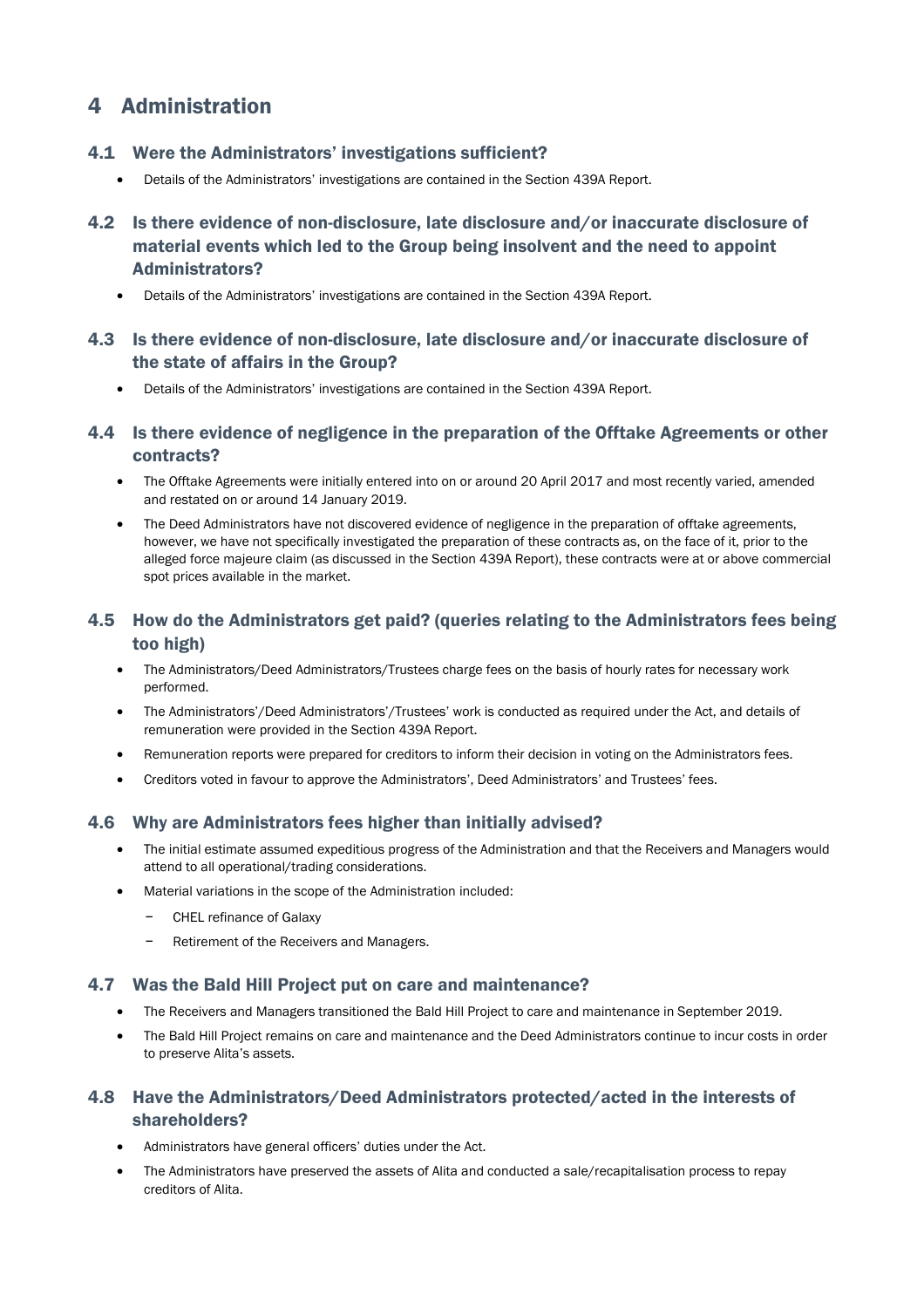- If creditors are paid in full, any residual assets would be available to shareholders.
- The administration process does not prejudice shareholders as creditors and shareholder interests are aligned (i.e. to maximise returns from the Company's assets).
- 4.9 What relationship (if any) do the Administrators have with the stakeholders of this deal?
	- The Administrators have no prior relationship with the Proponent.

## 4.10 How did the insolvency of the Group arise, who was involved in the decision making, who was responsible and will they have any material benefit??

- On the Appointment Date, the directors of Alita formed the view that Alita was insolvent or likely to become insolvent and that Richard Tucker and John Bumbak be appointed voluntary administrators of Alita.
- The reasons for the insolvency of the Group are set out in the Section 439A Report.
- The directors are not obtaining any material benefit under the CHEL/Liatam DoCA. The directors are "excluded employees" under the Act and will receive payment as per their statutory priority under the Act.
- Under the Act, directors are entitled to a cap of up to \$3,500 for employee entitlements with any balance becoming an unsecured claim.
- The balance of a directors' claim ranks as an ordinary unsecured creditors and will receive up to 10 c/\$ under the CHEL/Liatam DoCA.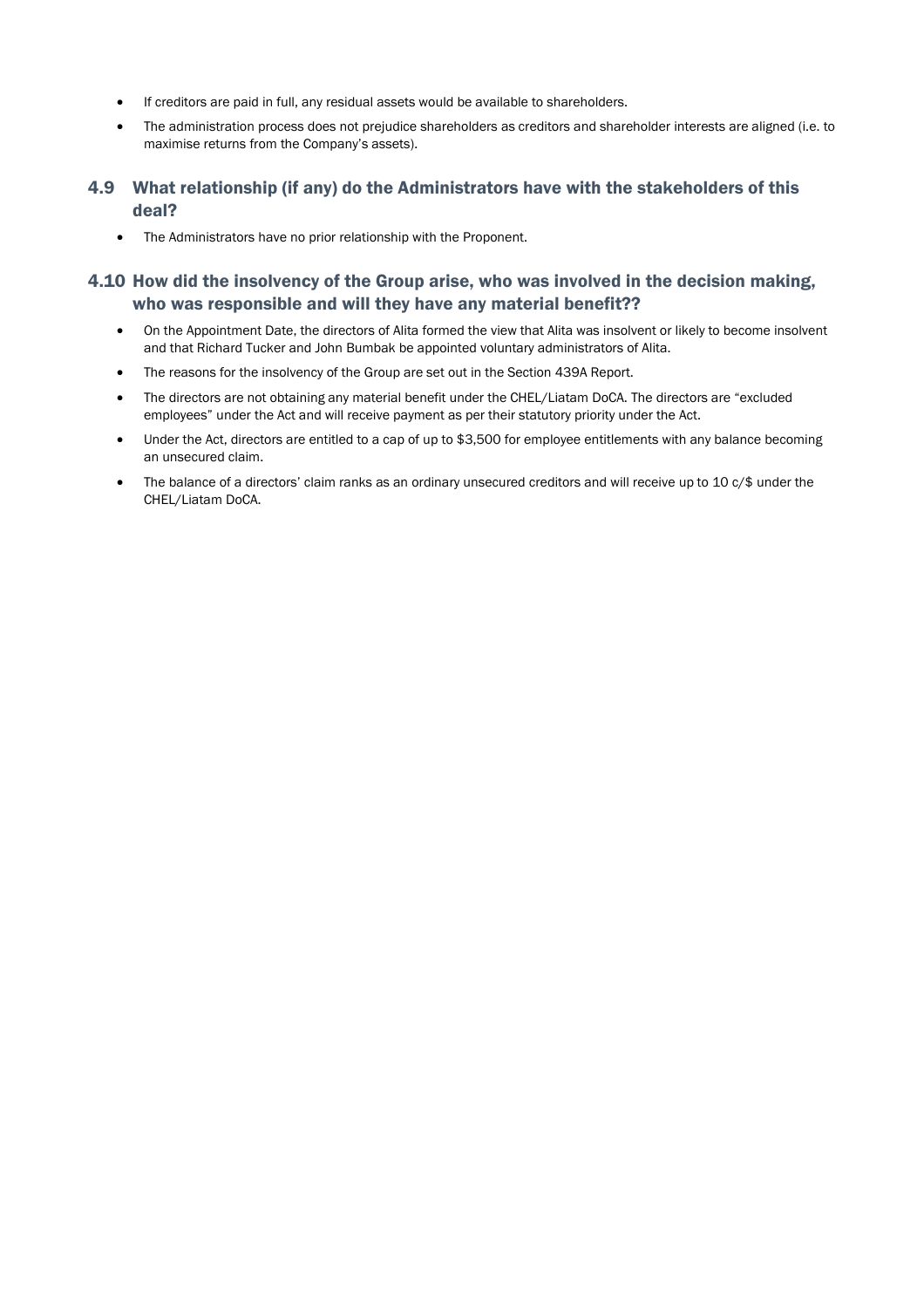## 5 Directors

#### 5.1 Will any board and/or management be re-employed by Alita in the future?

- New directors will be appointed by Liatam before effectuation of the DoCA and the new directors will assume control of Alita on effectuation.
- Previous directors are not a party to the DoCA.
- Senior management are not a party to the DoCA, however, it is at Liatam's discretion to retain various employees to assist with continuing Alita's operations (as employees).

### 5.2 Does ASIC know about the potential wrong-doing by directors as identified in the Administrators' report? Does it impact the 444GA application?

- A copy of the report has been lodged with ASIC.
- ASIC have also reviewed our January 2020 Expert Report and Explanatory Statement.

### 5.3 Can/will further action be taken against the board by the Administrators/shareholders/ASIC?

- The Deed Administrators have not identified any recovery action against the board that can be pursued for the benefit of creditors.
- It is up to shareholders or ASIC to decide if there is a cause of action against the board.

#### 5.4 Are company records available to shareholders to inform court action?

- Unless the company's constitution provides for it (which Alita's does not) or shareholders obtain a court order, shareholders do not have a general right to inspect the corporate information and records of the company (other than the statutory registers kept by the company).
- For the purposes of objecting to the Section 444GA Application, the Deed Administrators consider that there is sufficient information contained in the publicly available documents, including the Explanatory Statement and Expert Report. The Deed Administrators engaged appropriate, qualified and competent independent experts to prepare the Independent Valuation Report and Independent Specialist which are both annexed to the Expert Report. These reports set out the assumptions and instructions upon which they are based.

#### 5.5 Why wasn't the alleged force majeure disclosed?

• Refer to section 4.6.1 of the Section 439A Report.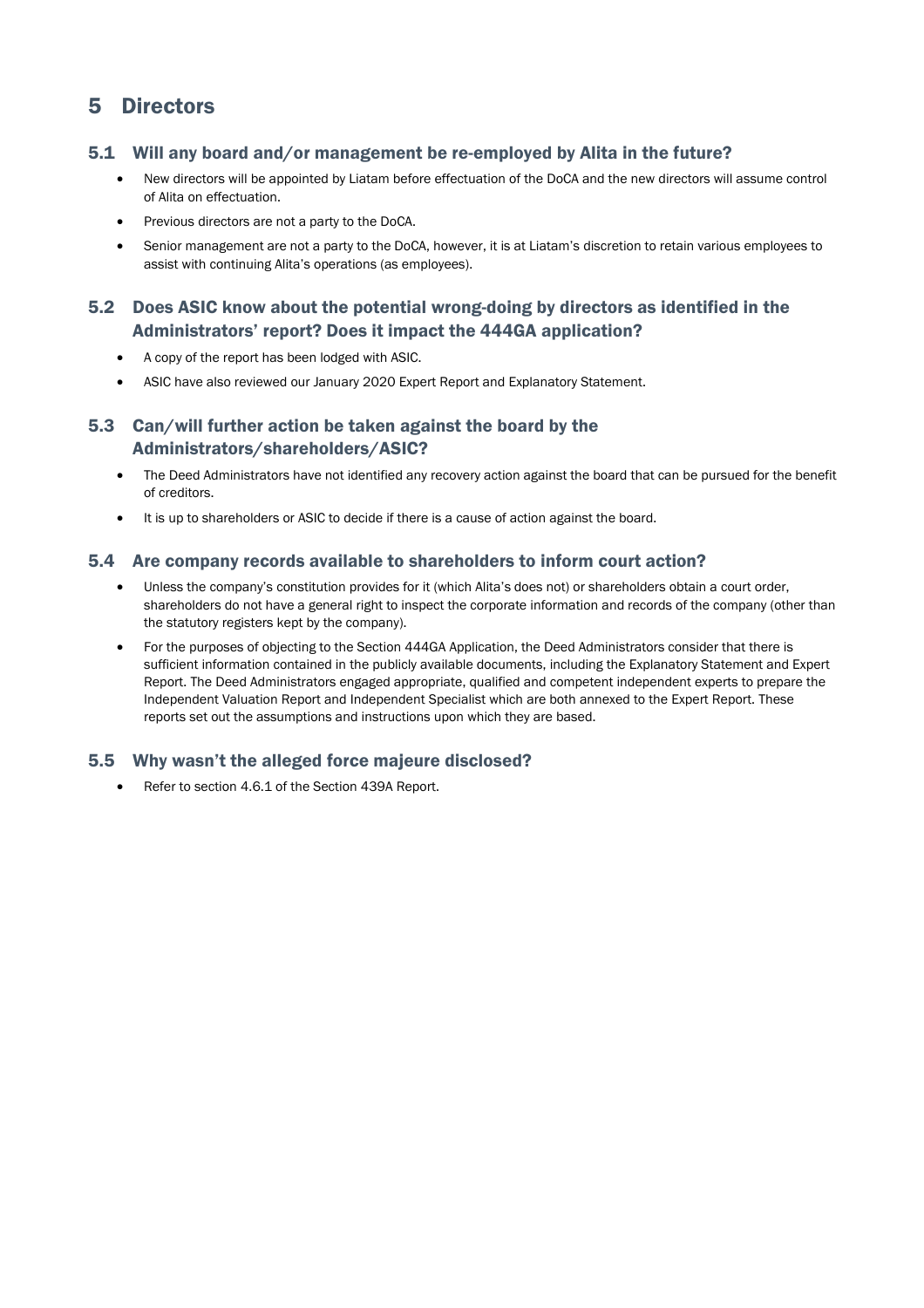# 6 Glossary

| Terms                                  | <b>Definition</b>                                                                                                                                                                                                                                                 |
|----------------------------------------|-------------------------------------------------------------------------------------------------------------------------------------------------------------------------------------------------------------------------------------------------------------------|
| \$                                     | <b>Australian Dollars</b>                                                                                                                                                                                                                                         |
| Act                                    | Corporations Act 2001 (Cth)                                                                                                                                                                                                                                       |
| <b>Administration</b>                  | voluntary administration pursuant to the Act                                                                                                                                                                                                                      |
| Administrators                         | Richard Scott Tucker and John Allan Bumbak of KordaMentha in their capacities as voluntary<br>administrators of the companies of the Group                                                                                                                        |
| Alita                                  | Alita Resources Limited (Subject to Deed of Company Arrangement) ACN 147 393 735                                                                                                                                                                                  |
| <b>Alternate Transaction</b>           | an alternate transaction involving CHEL and Liatam regarding the recapitalisation of Alita                                                                                                                                                                        |
| <b>Appointment Date</b>                | 28 August 2019                                                                                                                                                                                                                                                    |
| <b>ASIC</b>                            | Australian Securities and Investments Commission                                                                                                                                                                                                                  |
| <b>ASX</b>                             | Australian Securities Exchange                                                                                                                                                                                                                                    |
| <b>Bald Hill Project</b>               | Bald Hill Lithium and Tantalum mine (including associated tenements and plant)                                                                                                                                                                                    |
| <b>Burwill</b>                         | Burwill Lithium Company Limited (formerly known as Burwill Commodity Ltd) (a wholly owned<br>subsidiary of Burwill Holdings)                                                                                                                                      |
| <b>Burwill Holdings</b>                | <b>Burwilll Holdings Limited</b>                                                                                                                                                                                                                                  |
| <b>Cash Creditors' Trust</b>           | creditors' trust to be established for Class A, B, D, and E creditors                                                                                                                                                                                             |
| <b>Canaccord</b>                       | <b>Cannacord Genuity</b>                                                                                                                                                                                                                                          |
| <b>CCS</b>                             | CCS Equipment Pty Ltd ACN 169 265 436                                                                                                                                                                                                                             |
| <b>CHEL</b>                            | China Hydrogen Energy Limited, now the secured creditor of the Company                                                                                                                                                                                            |
| CHEL/Liatam DoCA                       | deed of company arrangement entered into by Alita, Tawana, Lithco, CHEL and Liatam on 17<br>December 2019                                                                                                                                                         |
| <b>Class A Creditors</b>               | those creditors of the group with claims in respect of outstanding employee entitlements (excluding<br>the Continuing Employees) and who would be priority creditors pursuant to sections 556 and 560 of<br>the Act if the Companies were placed into liquidation |
| <b>Class B Creditors</b>               | Shire of Coolgardie                                                                                                                                                                                                                                               |
| <b>Class C Creditors</b>               | SMS Innovative Mining Pty Ltd, Primero Group Pty Ltd, Cape Crushing and Earthmoving Contractors<br>Pty Ltd, and Qube Bulk Pty Ltd                                                                                                                                 |
| <b>Class D Creditors</b>               | creditors of the Group with admitted claims not exceeding \$10,000 in aggregate each                                                                                                                                                                              |
| <b>Class E Creditors</b>               | creditors of the Group other than Class A, B, C, and D creditors                                                                                                                                                                                                  |
|                                        | <b>Continuing Employees</b> any employees of the Group who continues in his or her employment after the execution of the<br>CHEL/Liatam DoCA                                                                                                                      |
| Company                                | Alita Resources Limited (Subject to Deed of Company Arrangement) ACN 147 393 735                                                                                                                                                                                  |
| Court                                  | Supreme Court of Western Australia                                                                                                                                                                                                                                |
| Cowan Lithium                          | Cowan Lithium Limited ACN 625 128 770                                                                                                                                                                                                                             |
| <b>Deed Administrators</b>             | Richard Tucker and John Bumbak of KordaMentha in their capacities as deed administrators of the<br>CHEL/Liatam DoCA                                                                                                                                               |
| <b>Deloitte</b>                        | Deloitte Financial Advisory Pty Ltd ACN 611 749 841                                                                                                                                                                                                               |
| <b>DCF</b>                             | discounted cash flow                                                                                                                                                                                                                                              |
| <b>Directions Hearing</b>              | the directions hearing in the Court listed at 9.45am on Tuesday 11 February 2020.                                                                                                                                                                                 |
| <b>Expert Report</b>                   | the expert report prepared by KordaMentha announced on the ASX and SGXNet on 14 January 2020                                                                                                                                                                      |
| <b>Explanatory</b><br><b>Statement</b> | the explanatory statement that sets out an overview of the CHEL/Liatam DoCA and the Section<br>444GA Application released by the Deed Administrators on 14 January 2020                                                                                           |
| <b>FAQ</b>                             | this Frequently Asked Questions document prepared by the Deed Administrators                                                                                                                                                                                      |
| <b>Final Hearing</b>                   | the final hearing of the Section 444GA Application at which the substantive arguments will be made,<br>listed before the Court at 2.15pm on Wednesday 4 March 2020                                                                                                |
| <b>FIRB</b>                            | Foreign Investment Review Board                                                                                                                                                                                                                                   |
| Galaxy                                 | Galaxy Resources Limited ACN 071 976 442, the former secured creditor of the Group                                                                                                                                                                                |